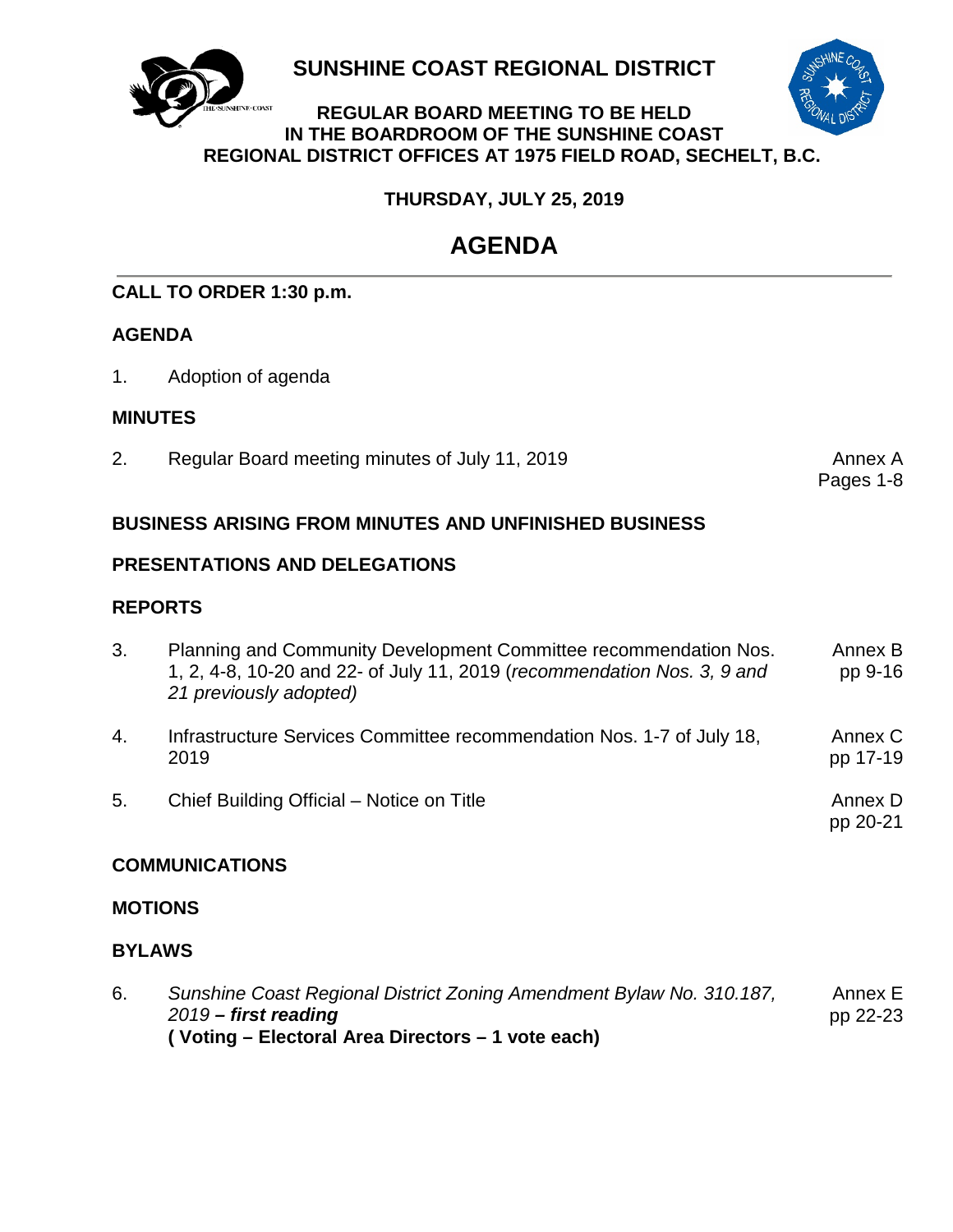| SCRD BOARD AGENDA July 25, 2019 |                                                                                                                                                               | <b>PAGE 2</b>       |  |
|---------------------------------|---------------------------------------------------------------------------------------------------------------------------------------------------------------|---------------------|--|
| 7.                              | Egmont / Pender Harbour Official Community Plan Amendment Bylaw No.<br>708.1, 2019 - adoption<br>(Voting – Electoral Area Directors – 1 vote each)            | Annex F<br>pp 24-25 |  |
| 8.                              | Sunshine Coast Regional District Electoral Area A Zoning Amendment<br>Bylaw No. 337.116, 2019 - adoption<br>(Voting - Electoral Area Directors - 1 vote each) | Annex G<br>pp 26-27 |  |

# **NEW BUSINESS**

# **IN CAMERA**

THAT the public be excluded from attendance at the meeting in accordance with Section 90 (1) (a), (c) and (i) of the *Community Charter* – "personal information about an identifiable individual…", "labour relations or other employee relations", "the receipt of advice that is subject to solicitorclient privilege…".

# **ADJOURNMENT**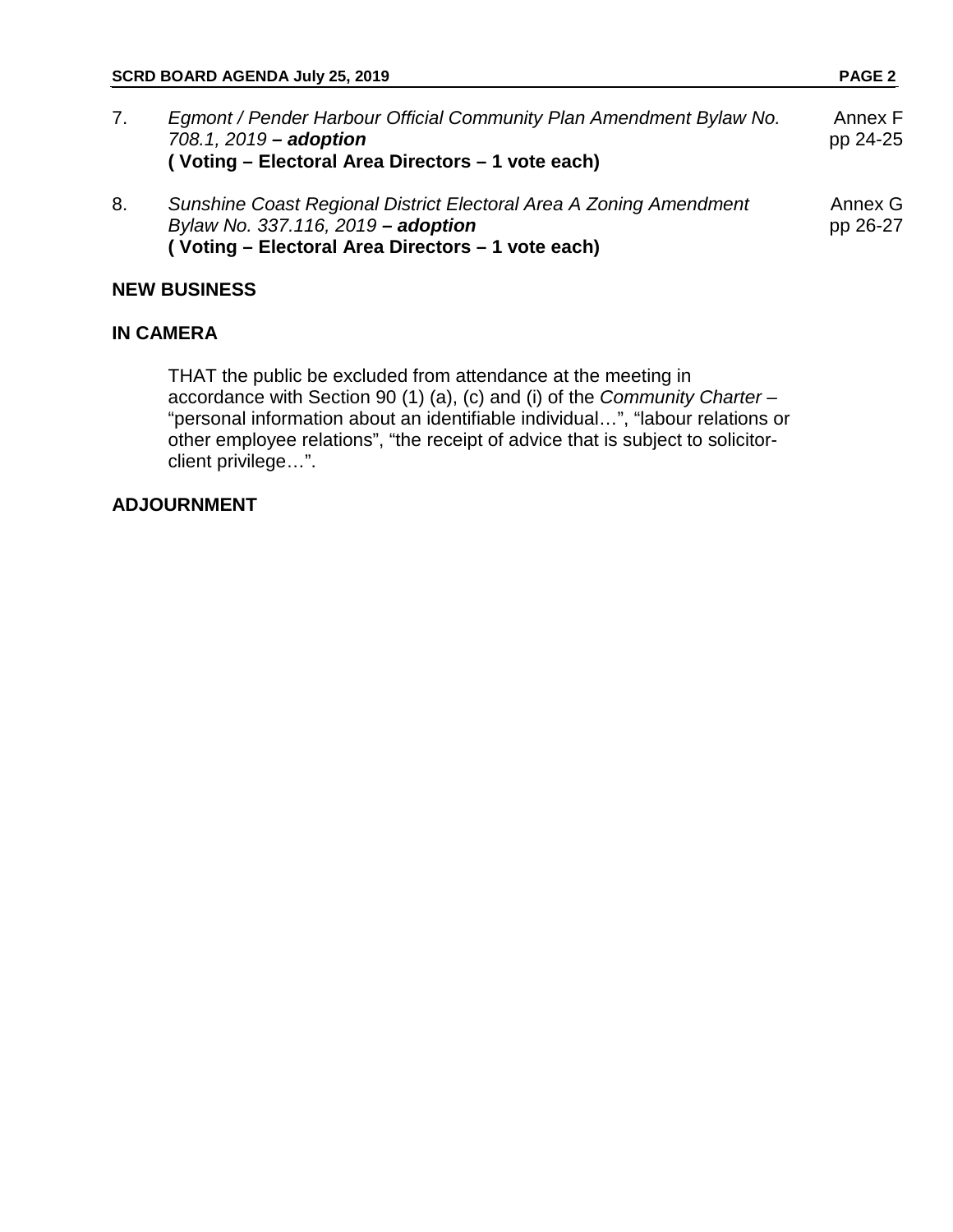# **UPCOMING MEETING DATES**

# **SCRD Board, Committee, and Advisory Committee Meetings (to August 31, 2019)**

| <b>Ports Monitoring Committee</b>                           | July 19 at 10:00 am |
|-------------------------------------------------------------|---------------------|
| Agricultural Advisory Committee (AAC)                       | July 23 at 3:30 pm  |
| Elphinstone (Area E) Advisory Planning Commission           | July 23 at 7:00 pm  |
| Halfmoon Bay (Area B) Advisory Planning Commission          | July 23 at 7:00 pm  |
| West Howe Sound (Area F) Advisory Planning Commission       | July 23 at 7:00 pm  |
| <b>Corporate and Administrative Services Committee</b>      | July 25 at 9:30 am  |
| <b>Regular Board</b>                                        | July 25 at 1:30 pm  |
| <b>Regional Hospital District</b>                           | July 25 to follow   |
|                                                             | Board meeting       |
| Egmont/Pender Harbour (Area A) Advisory Planning Commission | July 31 at 7:00 pm  |

*Please note: Meeting dates are current as of print date (July 19, 2019). Please note there are no scheduled meetings in the month of August.*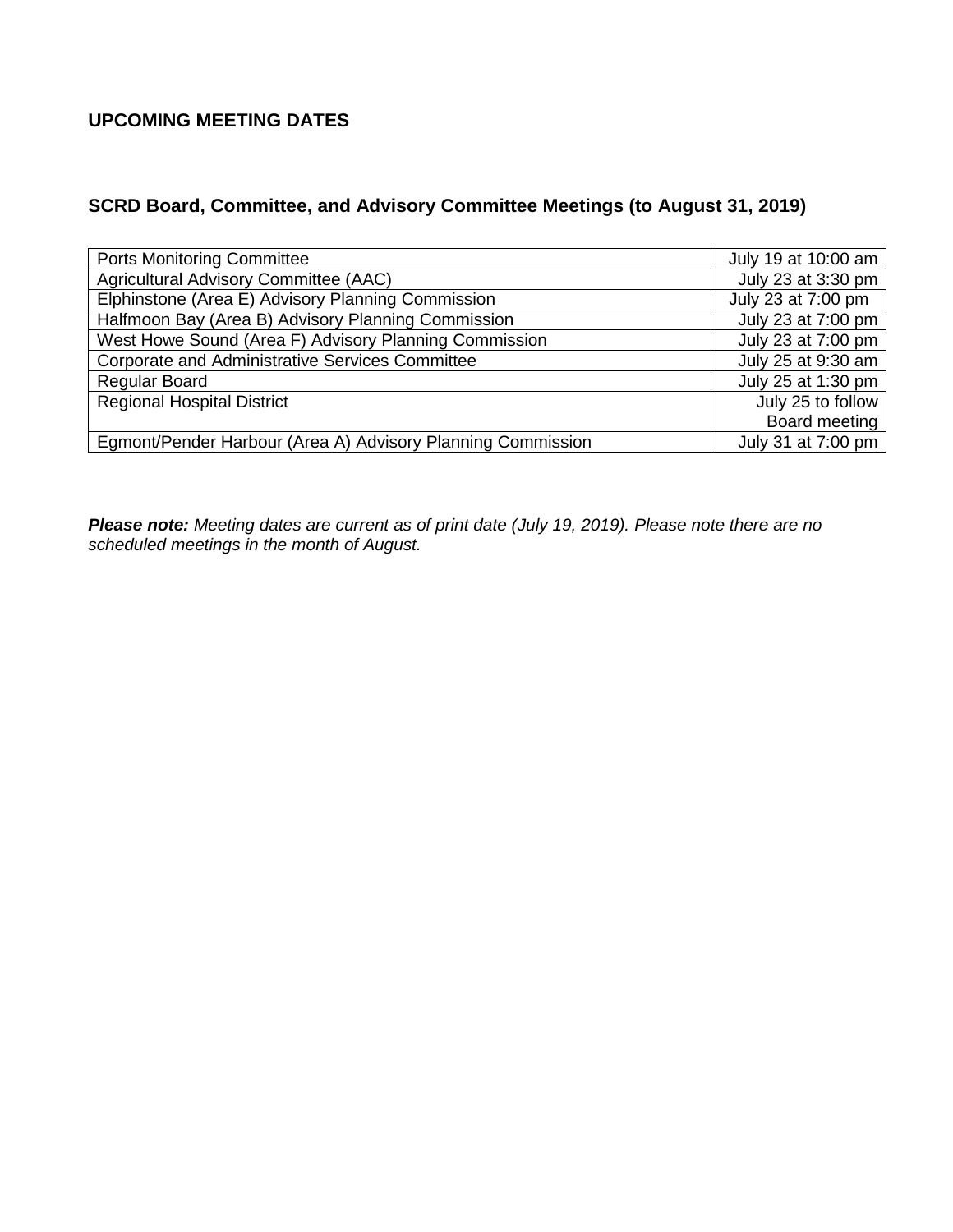<span id="page-3-0"></span>

# **SUNSHINE COAST REGIONAL DISTRICT**

**July 11, 2019**

# MINUTES OF THE MEETING OF THE BOARD OF THE SUNSHINE COAST REGIONAL DISTRICT HELD IN THE BOARDROOM AT 1975 FIELD ROAD, SECHELT, B.C.

| <b>PRESENT:</b>      | Chair                                                                                                                                                                                                                       | L. Pratt                                                                                  |
|----------------------|-----------------------------------------------------------------------------------------------------------------------------------------------------------------------------------------------------------------------------|-------------------------------------------------------------------------------------------|
|                      | <b>Directors</b>                                                                                                                                                                                                            | L. Lee<br>A. Tize<br>D. McMahon<br>M. Hiltz<br>D. Siegers<br><b>B.</b> Beamish<br>T. Lamb |
| <b>ALSO PRESENT:</b> | Interim Chief Administrative Officer<br>GM, Corporate Services / Chief Financial Officer<br>GM, Planning and Community Development<br>GM, Infrastructure Services<br>Deputy Corporate Officer / Recorder<br>Media<br>Public | A. Legault<br>T. Perreault<br>I. Hall<br>R. Rosenboom<br>S. Reid<br>$\overline{2}$<br>10  |
| <b>CALL TO ORDER</b> | 1:30 p.m.                                                                                                                                                                                                                   |                                                                                           |
| <b>AGENDA</b>        | It was moved and seconded                                                                                                                                                                                                   |                                                                                           |
| 191/19               | THAT the agenda for the meeting be adopted as amended to add:                                                                                                                                                               |                                                                                           |
|                      | Water Supply Update.<br>$\bullet$                                                                                                                                                                                           |                                                                                           |
|                      |                                                                                                                                                                                                                             | <b>CARRIED</b>                                                                            |
| <b>MINUTES</b>       |                                                                                                                                                                                                                             |                                                                                           |
| <b>Minutes</b>       | It was moved and seconded                                                                                                                                                                                                   |                                                                                           |

# 192/19 THAT the Regular Board meeting minutes of June 27, 2019 be adopted.

# **CARRIED**

A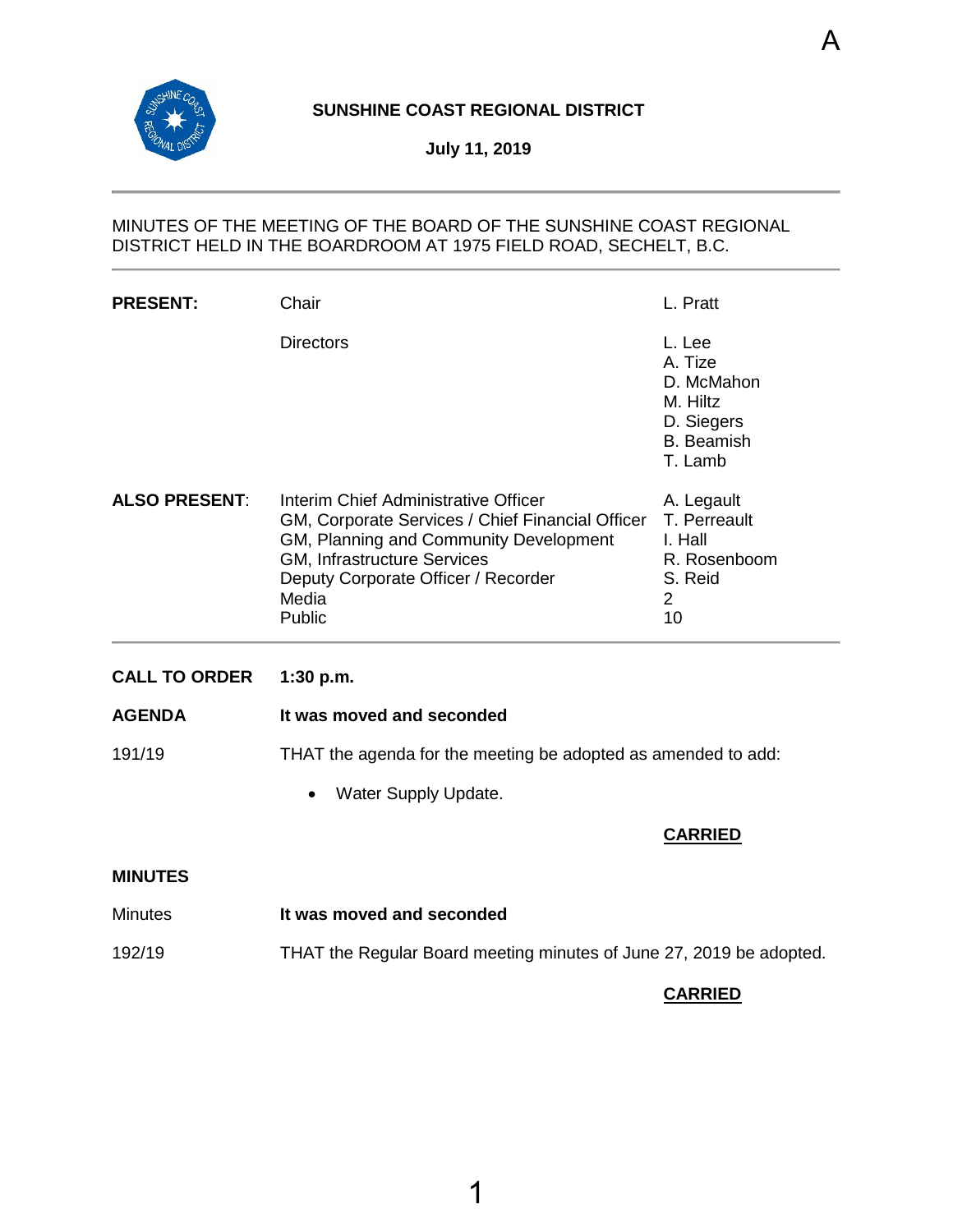#### **BUSINESS ARISING FROM MINUTES AND UNFINISHED BUSINESS**

Single-Use Plastics **It was moved and seconded**

193/19 THAT a letter be sent to the Federal government advocating for the implementation of regulations to reduce single-use plastics and disposable plastic packaging*.* 

### **CARRIED**

#### **PRESENTATIONS AND DELEGATIONS**

*Robin Merriott, Sunshine Coast Highway Society, addressed the Board to request a letter of support for a new Sunshine Coast Highway.*

Delegation **It was moved and seconded** 194/19 THAT the Sunshine Coast Highway Society delegation materials be received.

#### **CARRIED**

- Letter of Support **It was moved and seconded**
- 195/19 THAT a meeting with the Minister of Transportation and Infrastructure be scheduled at the Union of BC Municipalities conference to discuss construction of a highway on the southern Sunshine Coast;

AND THAT a letter be sent to the Province indicating SCRD support for construction of a highway on the southern Sunshine Coast and incorporates considerations arising from the provincial Corridor Study that is currently underway.

*Director Tize opposed*

# **CARRIED**

*The GM, Infrastructure Services provided an update on the Chapman water supply.*

#### **REPORTS**

- Corporate **It was moved and seconded**
- 196/19 THAT Corporate and Administrative Services Committee recommendation Nos. 1, 2, 6-10, 12-14 and 16 of June 27, 2019 be received, adopted and acted upon as follows:

**Recommendation No. 1** *Budget Project Status Report – June 2019*

THAT the report titled Budget Project Status Report – June 2019 be received.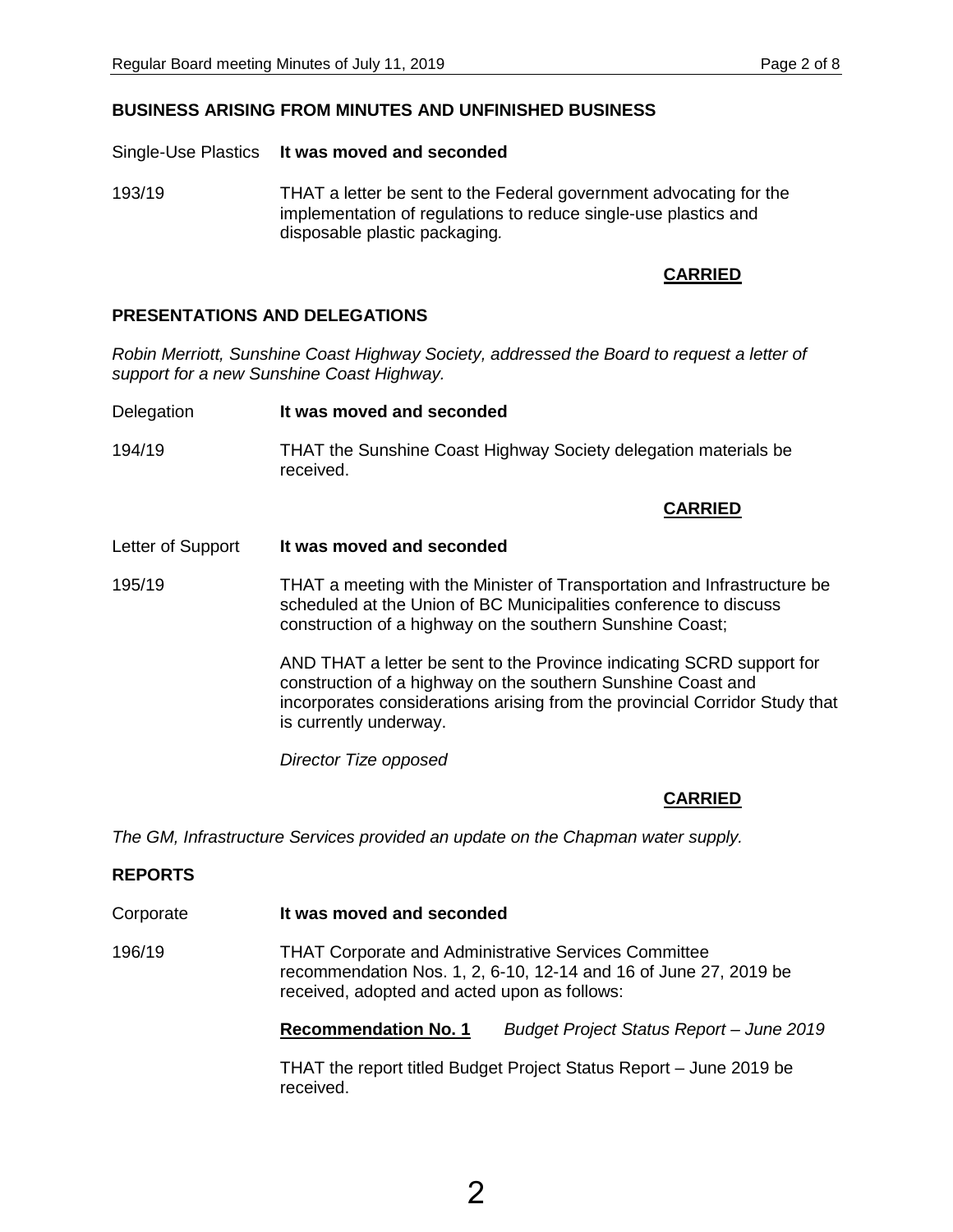196/19 cont. **Recommendation No. 2** *2018 Sunshine Coast Regional District Corporate Annual Report*

> THAT the report titled 2018 Sunshine Coast Regional District (SCRD) Corporate Annual Report be received;

AND THAT the 2018 Annual Report be approved for distribution.

**Recommendation No. 6** *Rural Areas' Grant-in-Aid Debrief*

THAT the report titled 2019 Rural Areas' Grant-in-Aid Debrief be received.

**Recommendation No. 7** *Rural Areas' Grant-in-Aid Bursaries*

THAT the bursary contribution provided to each of the four secondary schools be reviewed in the 2020 budget;

AND THAT the process for offering bursaries to each of the Secondary Schools be reviewed to provide options regarding criteria and include past Board motions which established the framework for the process.

**Recommendation No. 8** *Rural Areas' Grant-in-Aid Policy*

THAT the Rural Areas' Grant-in-Aid Policy be amended to update Section 3 to *Local Government Act* 263(1)(c) and consider wording in Section 2 related to "unacceptable liability".

**Recommendation No. 9** *Rural Areas' Grant-in-Aid – Elphinstone Community Association*

THAT the Elphinstone Community Association approved 2019 grant-inaid for \$5,000 be paid prior to the Rural Areas' Grant-in-Aid Policy payment date of August 1, 2019.

**Recommendation No. 10** *Rural Areas' Grant-in-Aid Request for Roberts Creek Daze*

THAT the report titled Roberts Creek Community Association Rural Areas' Grant-in-Aid Request for Roberts Creek Daze be received;

AND THAT the Roberts Creek Community Association be funded \$1,200 from Rural Areas' Grant-in-Aid functions as follows:

- \$750 from Electoral Area D [127]
- \$200 from Electoral Area E and F [123]
- \$100 from Electoral Area A [121]
- \$150 from Electoral Area B [122].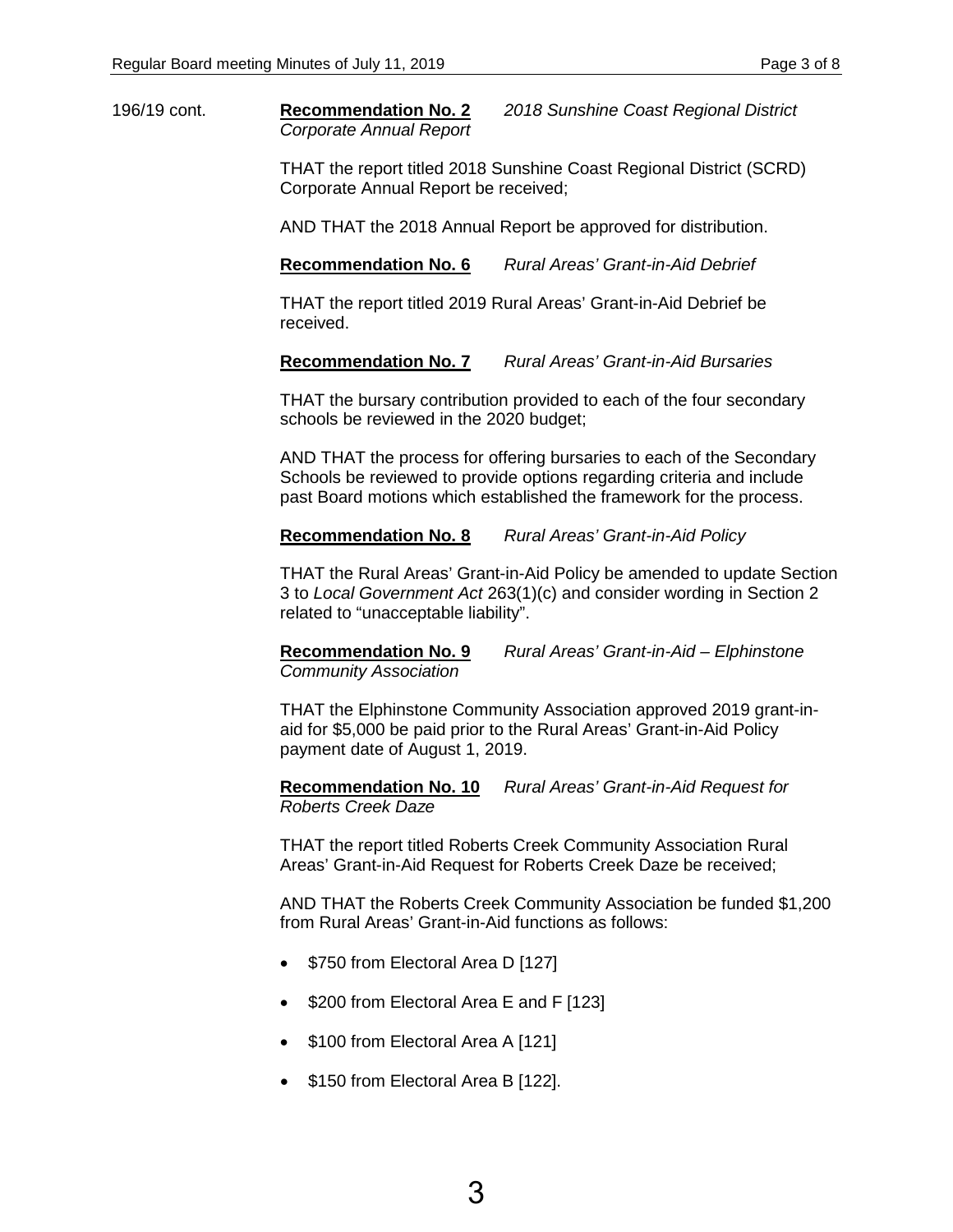196/19 cont. **Recommendation No. 12** *Pender Harbour Ranger Station Lease Renewals*

> THAT the report titled Pender Harbour Ranger Station Lease Renewals be received;

> AND THAT leases for the Serendipity Child Development Society, Harbour Gallery, and Pender Harbour Reading Centre be renewed for a three year term;

> AND FURTHER THAT the Sunshine Coast Regional District's delegated authorities be authorized to execute the lease renewals.

**Recommendation No. 13** *Water Dialogues 2019*

THAT the report titled Water Dialogues 2019 be received;

AND THAT staff report to the July 2019 Infrastructure Services Committee meeting with a proposal and the resource implications of providing 2019 drought management debriefs to Community Associations in the fall of 2019.

#### **Recommendation No. 14** *Water Dialogues 2019*

THAT staff review the options presented in the Impact Resolutions "A New, Integrated Approach: Sunshine Coast Regional District Water Public Participation Events" and report back with the results of the analysis to a future Infrastructure Services Committee;

AND THAT the Impact Resolutions report be forwarded to the Municipal councils.

**Recommendation No. 16** *Resolution to Restore Provincial Support for Libraries*

THAT the report titled Resolution to Restore Provincial Support for Libraries be received;

AND THAT a letter be sent to the Minister of Education, UBCM and the Premier in support of the City of Victoria's resolution to Restore Provincial Library Support.

#### **CARRIED**

#### Planning **It was moved and seconded**

197/19 THAT Planning and Community Development Committee recommendation Nos. 3, 9 and 21 of July 11, 2019 be received, adopted and acted upon as follows: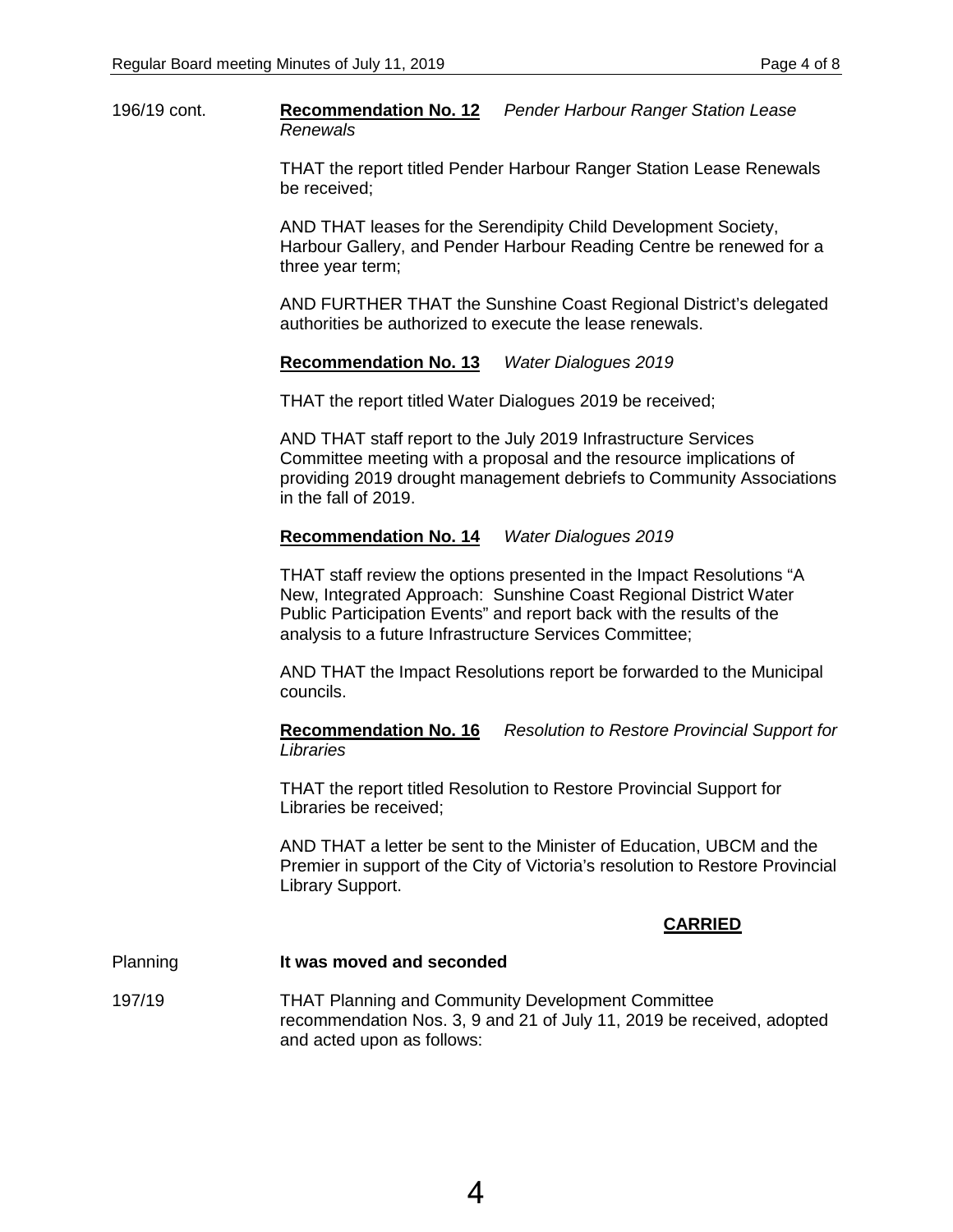#### 197/19 cont. **Recommendation No. 3** *ALC Application 58605 (Morgan)*

THAT the report titled Application for Land Exclusion from and Inclusion into the Agricultural Land Reserve for Morgan Property (ALC Application 58605) be received;

AND THAT ALC Application 58605 be returned to the applicant with a request to provide more information with respect to:

- Verify the location and size of the portion of land within the subject parcel as proposed to be excluded from the ALR by the applicant;
- Size of the buildings on the subject parcel;
- Current agricultural uses on the subject parcel;
- Any other information requested in the application to the Agricultural Land Commission.

**Recommendation No. 9** *Provincial Referral CRN00085 for Log Handling, Storage and Floating Work Camp (Tsain-Ko / Capacity Forest Management)*

THAT the report titled Provincial Referral CRN00085 for Log Handling, Storage and Floating Work Camp (Tsain-Ko / Capacity Forest Management) – Electoral Area A be received;

AND THAT the following comments be forwarded to the Ministry of Forests, Lands, Natural Resource Operations and Rural Development:

Subject to the following conditions, the Sunshine Coast Regional District has no objection to the proposed log handling facility located at Killam Bay, Provincial Referral Number 2412201:

a. SCRD will require a building permit and/or a development variance permit if any structures are to be constructed to access the facility.

b. An environmental monitoring plan should be implemented during the construction and operation of the site.

c. Include potential navigational concerns resulting from escaped logs or related wood debris and the collection of any lost wood debris in the project management plan.

d. Include measures to protect recreational and visual values in the project management plan.

e. Ensure that *shíshálh* Nation's comments are addressed and that any work undertaken complies with the *Heritage Conservation Act*.

f. Any Critical Habitat such as eelgrass beds in or near the tenure area should be identified and protected.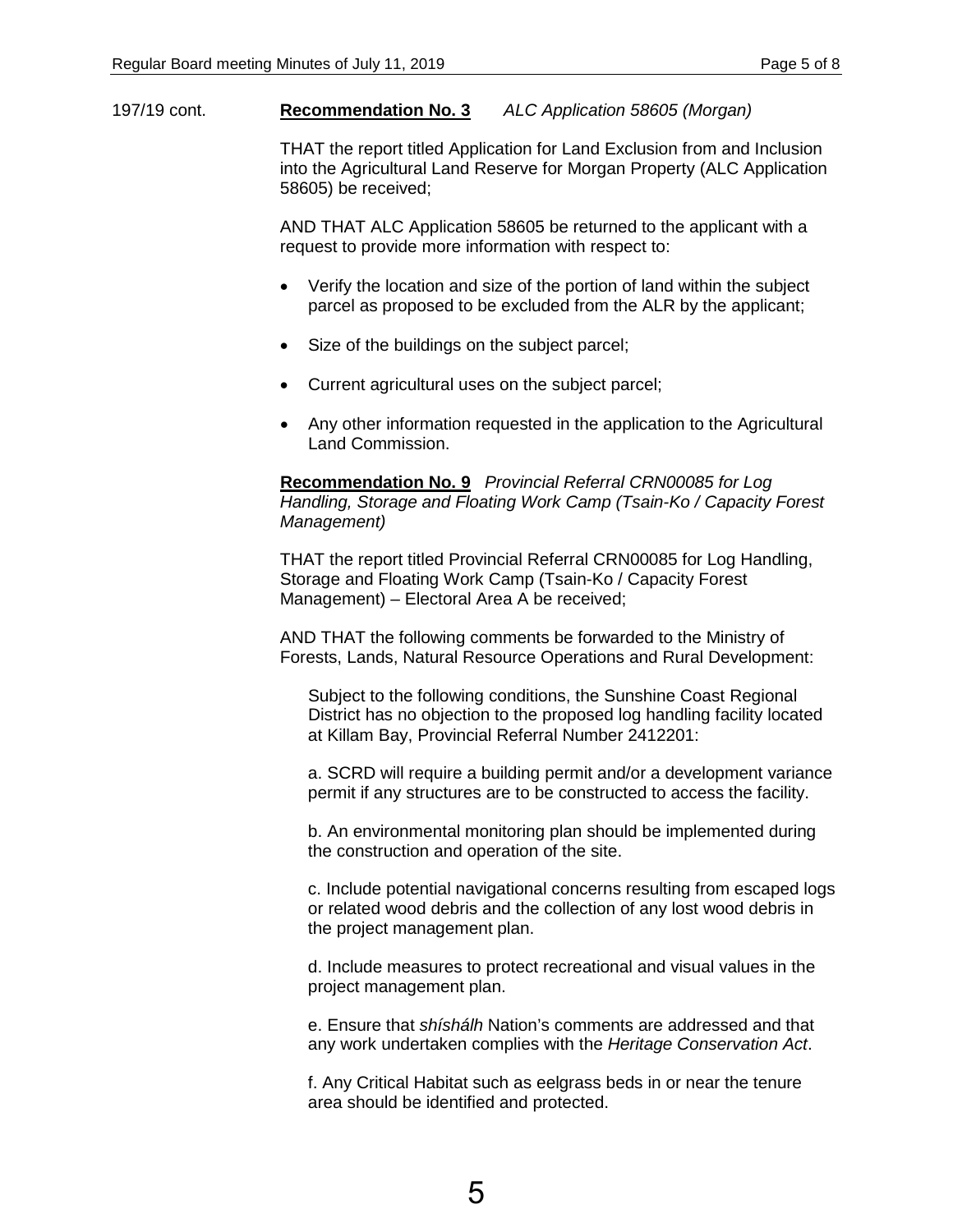197/19 cont. g. Water quality should not be impacted by log handling, camp operations, maintenance or construction activities, materials or fuel storage.

> h. Implement *shíshálh* Nation Best Management Practices for building and maintaining moorage facilities to protect the foreshore ecosystems.

> i. Complete restoration of the tenure area should be undertaken upon closure of the log booming sites, including the removal of all industrial equipment and potential contaminates to be disposed of in accordance with all provincial and SCRD regulations at the time.

j. That an appropriate bond be requested of the applicant in order to ensure restoration of the tenure area.

k. Marine discharge of grey and black water should only be considered if the appropriate permits and approvals of BC Ministry of Environment are in place.

l. That the timing window for nesting birds be added to the list of considerations and best management practices.

AND THAT comments from the SCRD Natural Resources Advisory Committee and the Egmont / Pender Harbour Advisory Planning Commission be provided to the Ministry.

**Recommendation No. 21** *Letter of Support – Halfmoon Bay Community Association*

THAT correspondence from Don Cunliffe, Halfmoon Bay Community Association, dated July 3, 2019 regarding request for letter of support for Sunshine Coast Community Forest funding application be received;

AND THAT the SCRD provide a letter of support to the Halfmoon Bay Community Association for the application for legacy funds from the Sunshine Coast Community Forest (SCCF) to be used to support the Coopers Green Community Hall replacement project.

# **CARRIED**

Grant-in-Aid **It was moved and seconded**

198/19 THAT the report titled 2019 Rural Areas' Grant-in-Aid for Roberts Creek Mandala Society be received;

> AND THAT the Roberts Creek Mandala Society grant of \$3,700 be issued prior to the Rural Areas' Grant-in-Aid Policy payment date due to the event taking place in July 2019.

# **CARRIED**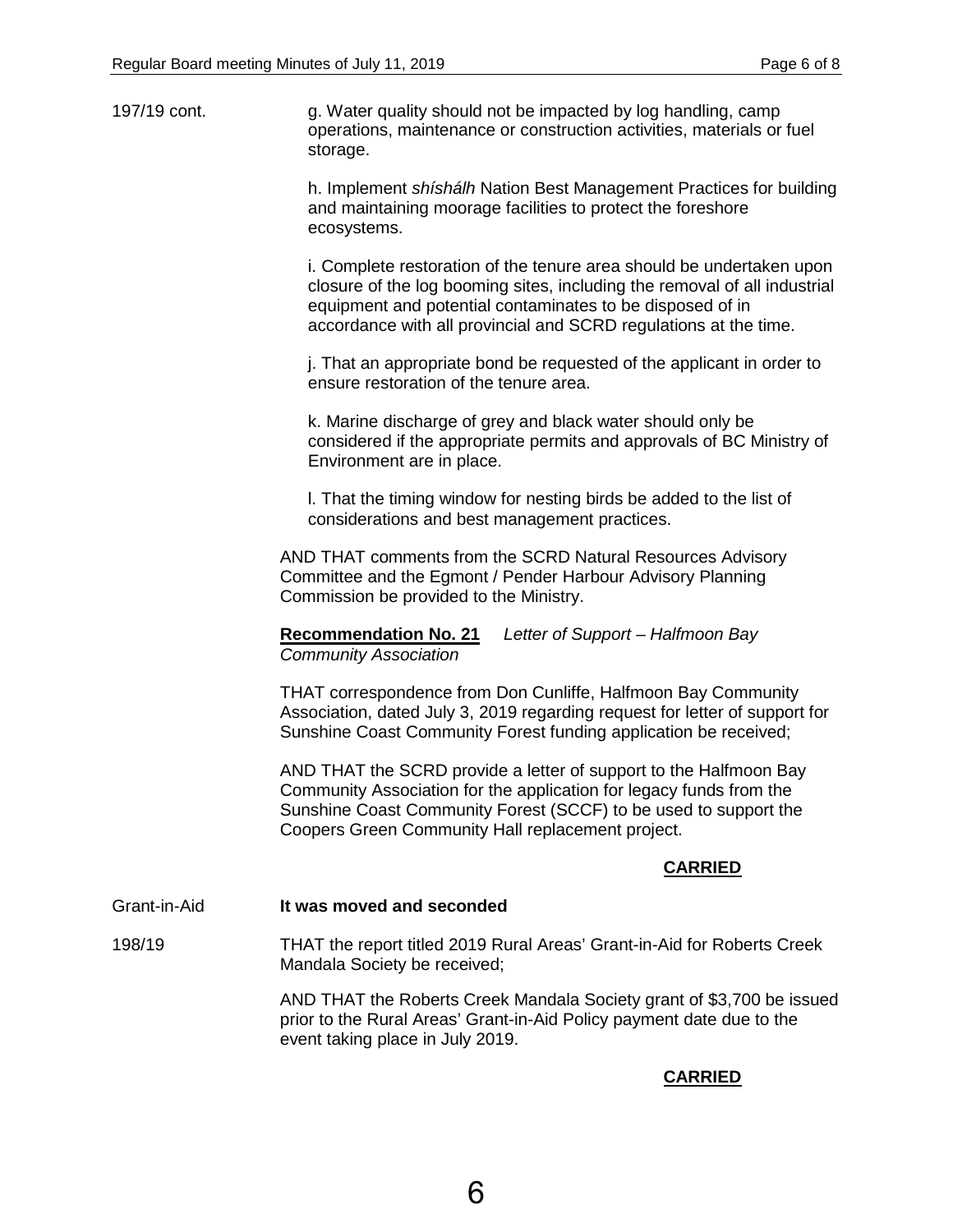# **DIRECTORS' REPORTS**

*Directors provided a verbal report of their activities.*

*The Board moved In Camera at 2:53 p.m.*

# **IN CAMERA It was moved and seconded**

199/19 THAT the public be excluded from attendance at the meeting in accordance with Section 90 (1) (a), (c), (e), (i), and (k) of the *Community Charter* – "personal information about an identifiable individual…", "labour relations or other employee relations", "the acquisition, disposition or expropriation of land or improvements…", "the receipt of advice that is subject to solicitor-client privilege…", and "negotiations and related discussions respecting the proposed provision of a municipal service…".

# **CARRIED**

*The Board moved out of In Camera at 4:20 p.m.*

#### Officer Appointments **It was moved and seconded**

200/19 THAT the execution of a service agreement with Mark Brown to act as Interim Chief Administrative Officer with a term through to October 31, 2019 be approved;

> AND THAT Mark Brown be appointed Interim Chief Administrative Officer effective July 15, 2019;

AND THAT the appointment of Angie Legault as Interim Chief Administrative Officer be rescinded effective July 15, 2019;

AND FURTHER THAT the appointment of Angie Legault as Corporate Officer be rescinded effective July 27, 2019.

# **CARRIED**

- **ADJOURNMENT It was moved and seconded**
- 201/19 THAT the Regular Board meeting be adjourned.

# **CARRIED**

The meeting adjourned at 4:20 p.m.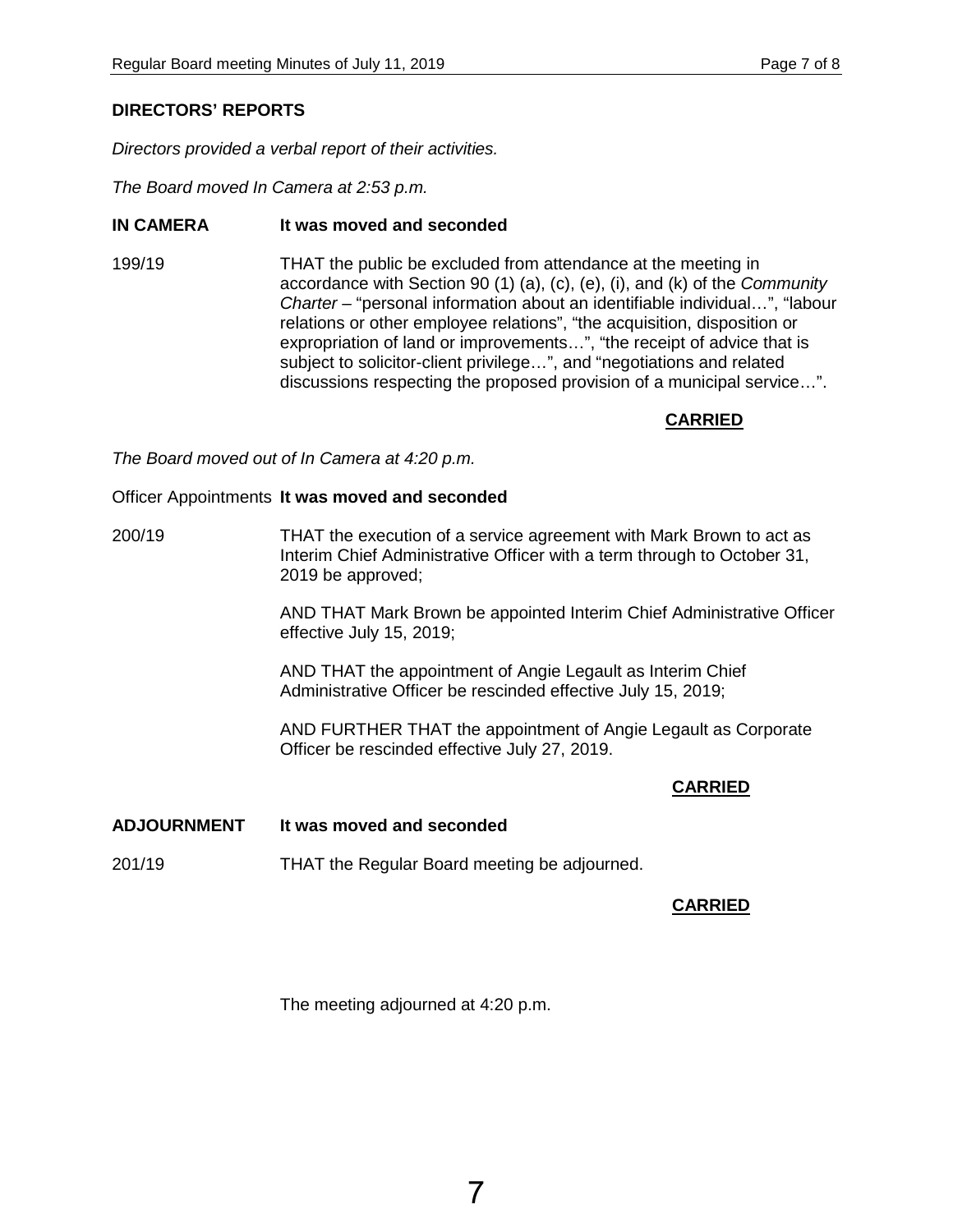Certified correct \_\_\_\_\_\_\_\_\_\_\_\_\_\_\_\_\_\_\_\_\_\_\_\_\_\_\_\_\_\_\_\_\_\_\_\_\_\_\_\_\_\_\_

Corporate Officer

Confirmed this \_\_\_\_\_\_\_\_\_\_\_\_ day of \_\_\_\_\_\_\_\_\_\_\_\_\_\_\_\_\_\_\_\_\_\_\_\_\_\_\_\_

\_\_\_\_\_\_\_\_\_\_\_\_\_\_\_\_\_\_\_\_\_\_\_\_\_\_\_\_\_\_\_\_\_\_\_\_\_\_\_\_\_\_

Chair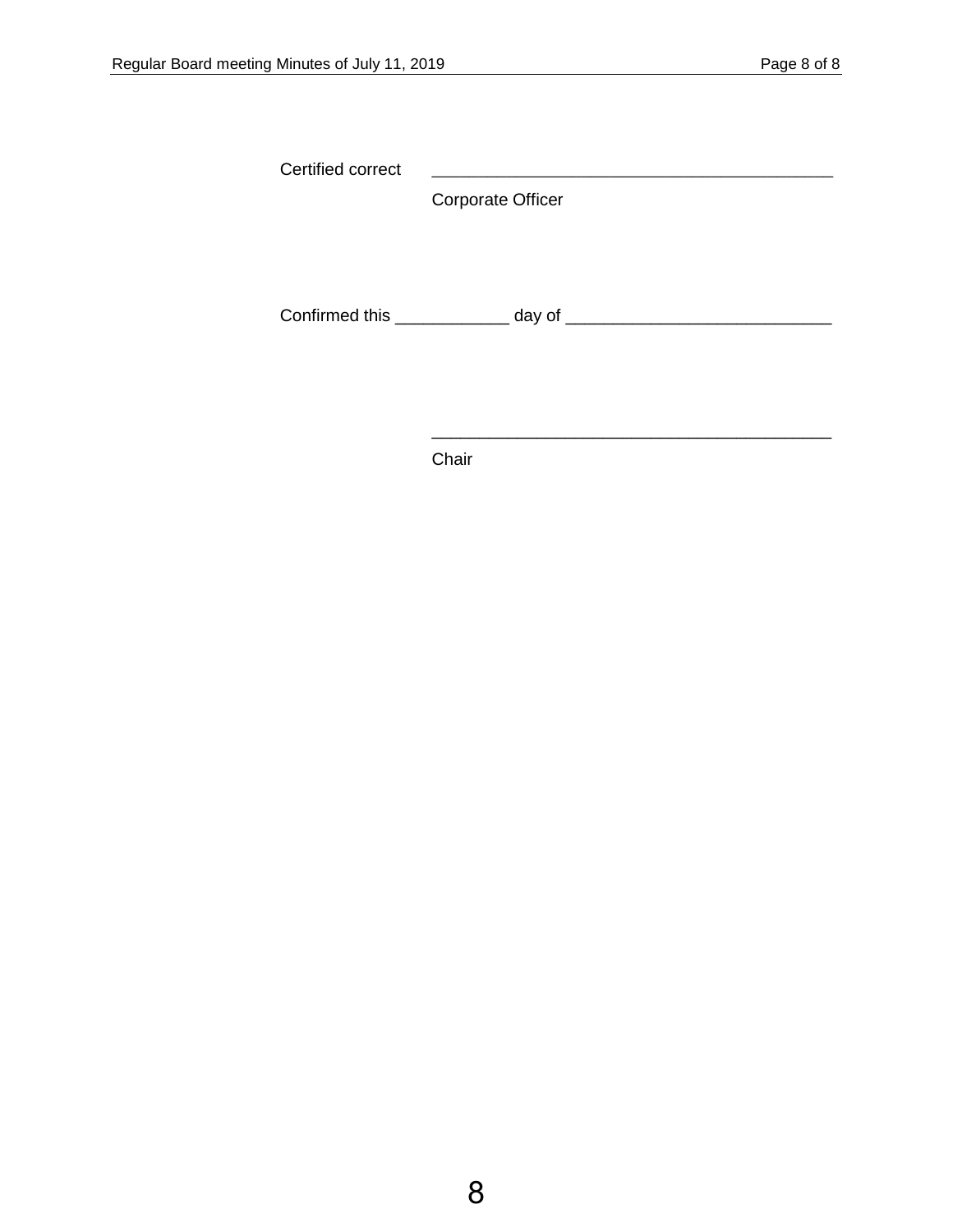#### **SUNSHINE COAST REGIONAL DISTRICT PLANNING AND COMMUNITY DEVELOPMENT COMMITTEE**

#### **July 11, 2019**

<span id="page-11-0"></span>RECOMMENDATIONS FROM THE PLANNING AND COMMUNITY DEVELOPMENT COMMITTEE MEETING HELD IN THE BOARD ROOM OF THE SUNSHINE COAST REGIONAL DISTRICT AT 1975 FIELD ROAD, SECHELT, BC.

| <b>PRESENT:</b>      | Chair<br>Directors                                                                                                                                                                                                    | B. Beamish<br>A. Tize<br>L. Lee<br>L. Pratt<br>D. McMahon<br>M. Hiltz<br>D. Siegers<br>T. Lamb           |
|----------------------|-----------------------------------------------------------------------------------------------------------------------------------------------------------------------------------------------------------------------|----------------------------------------------------------------------------------------------------------|
| <b>ALSO PRESENT:</b> | Interim Chief Administrative Officer<br>GM, Planning and Community Development<br>Manager, Planning and Development<br>Senior Planner<br>Planner<br>Administrative Assistant / Recording Secretary<br>Public<br>Media | A. Legault<br>I. Hall<br>A. Allen<br>Y. Siao (part)<br>J. Clark (part)<br>A. O'Brien<br>$15$ (part)<br>2 |

**CALL TO ORDER** 9:30 a.m.

**AGENDA** The agenda was adopted as amended as follows:

- Agenda Item #8 moved to follow Item #4
- Add item of New Business:- \$75,000 Community Amenity Contribution

# **PRESENTATIONS and DELEGATIONS**

*John Roe, Dead Boat Disposal Society, addressed the Committee to request collaboration with the SCRD to inventory and remove derelict boats on the Sunshine Coast through the Transport Canada Abandoned Boat Program.* 

*The Chair thanked Mr. Roe for his presentation.* 

**Recommendation No. 1** *The Dead Boat Disposal Society delegation*

The Planning and Community Development Committee recommended that staff provide a report to a Q3 or early Q4 Committee regarding a potential program delivery and funding model for working in partnership with the Dead Boat Disposal Society in 2020.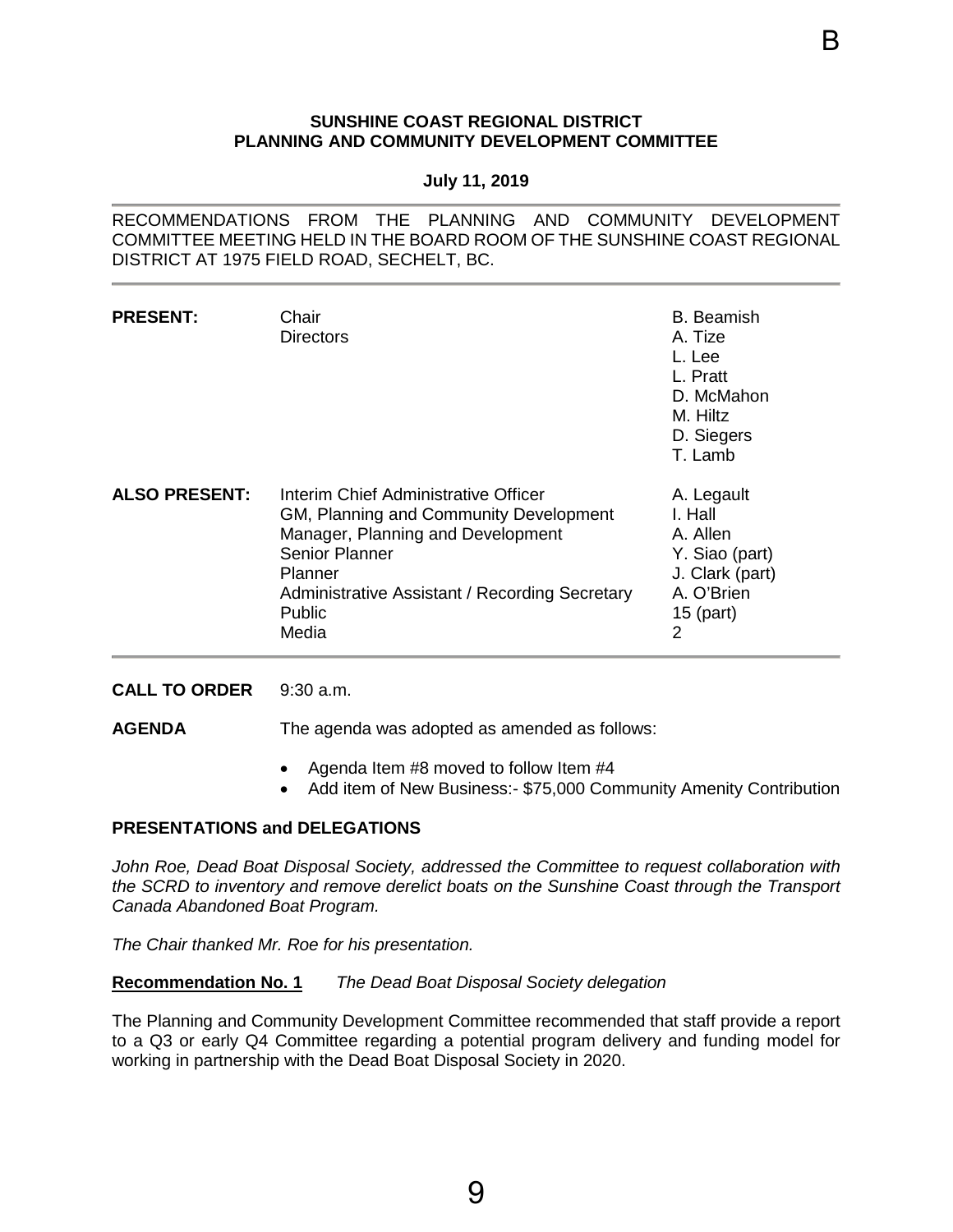# **PRESENTATIONS and DELEGATIONS**

*Matthew Marquette, resident of West Howe Sound presented to the Committee regarding Agricultural Land Commission (ALC) Application 58605 Land Exclusion from and Inclusion into Agricultural Land Reserve (ALR). Mr. Marquette expressed concerns with the application due to inconsistencies with the size and location of the parcel/subject property, process transparency and location of notification signage, concern that land exclusion is for housing development, loss of agricultural land, farmability of land and soil capability.* 

*David Morgan, Applicant/Owner, presented to the Committee regarding ALC Application 58605 Land Exclusion from and Inclusion into ALR. Mr. Morgan summarized the intent of the application to create a larger contiguous portion of agricultural land and to build an equestrian area and home for his daughter. Mr. Morgan noted the recent land survey (size/location), Agrologist soil pit test and soil classification report of the proposed portion for exchange.*

# **Recommendation No. 2** *ALC Application 58605 (Morgan)*

The Planning and Community Development Committee recommended that the delegation materials supplied by David Morgan - "West Howe Sound Official Settlement Plan, Brian McBride, ALC Agrologist, February 6, 1986", soil pit test results and photographs be received.

# **REPORTS**

# **Recommendation No. 3** *ALC Application 58605 (Morgan)*

The Planning and Community Development Committee recommended that the report titled Application for Land Exclusion from and Inclusion into the Agricultural Land Reserve for Morgan Property (ALC Application 58605) be received;

AND THAT ALC Application 58605 be returned to the applicant with a request to provide more information with respect to:

- Verify the location and size of the portion of land within the subject parcel as proposed to be excluded from the ALR by the applicant;
- Size of the buildings on the subject parcel;
- Current agricultural uses on the subject parcel;
- Any other information requested in the application to the Agricultural Land Commission

AND FURTHER THAT the recommendation be forwarded to the Regular Board Meeting of July 11, 2019.

# **Recommendation No. 4** *Private Moorage in Secret Cove (Pope for Brynelsen)*

The Planning and Community Development Committee recommended that the report titled Provincial Referrals – Revised Recommendation for Private Moorage in Secret Cove (Pope for Brynelsen) be received;

AND THAT the following comments be forwarded to the Ministry of Forests, Lands Natural Resource Operations and Rural Development: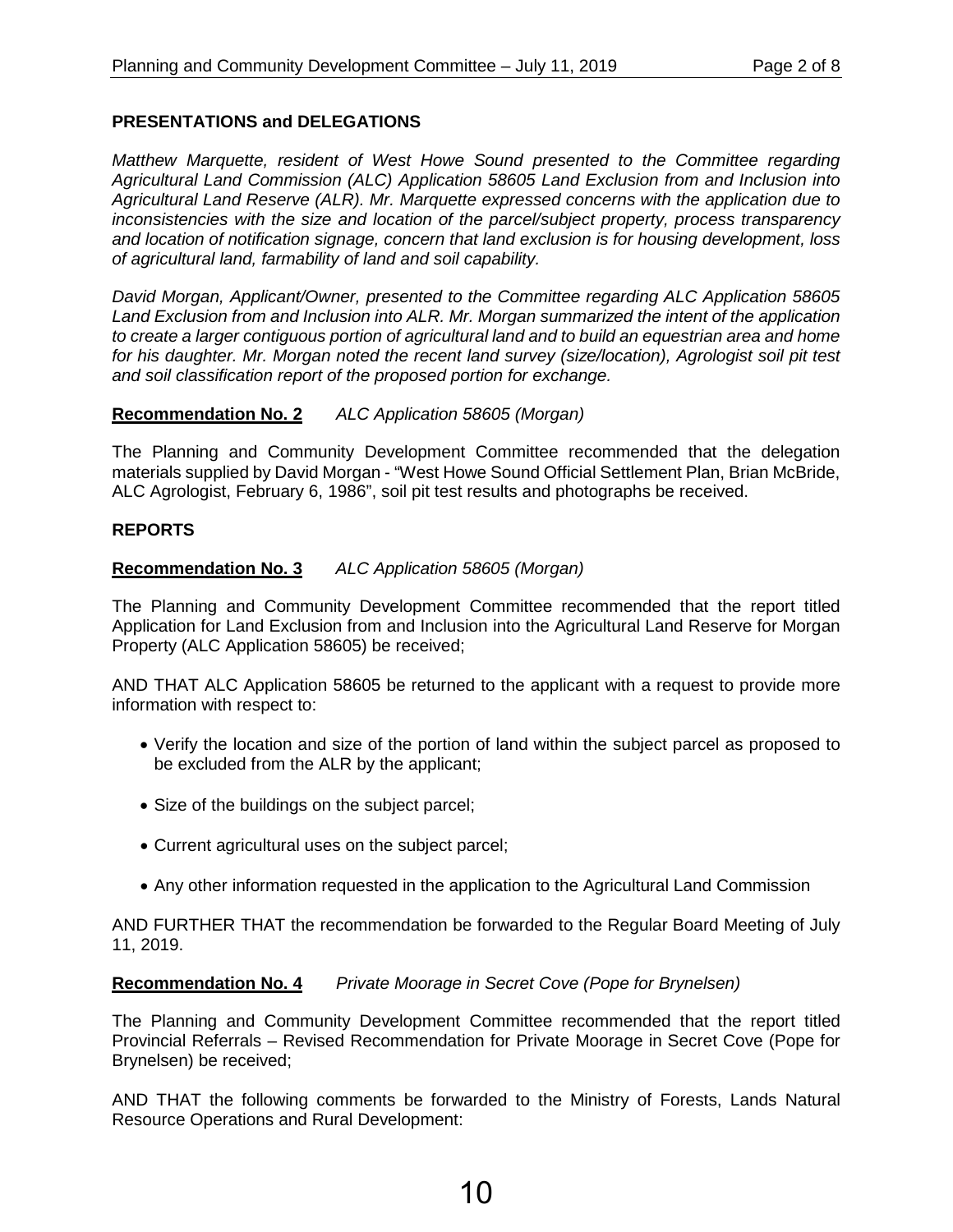a. The SCRD has no objection to approval of the existing residential private moorage fronting Strata Lot 1 - Crown File 2411830 and the existing residential private moorage fronting the Common Property - Crown File 2411832, as these moorage facilities were established before the adoption of Zoning Bylaw No. 310, and are considered legal non-conforming;

b. The following additional conditions apply to permissions for Crown Files 2411830 and 2411832:

i. The proposed new residential private moorage fronting Strata Lot 2 - Crown File 2411831 be denied;

ii. SCRD will require a building permit and/or a development variance permit if any new structures are constructed for the moorage facilities;

iii. SCRD mapping does not indicate any eelgrass beds in the vicinity. Eelgrass beds in or near the tenure areas should be identified and protected;

iv. Water quality should not be impacted by maintenance or construction activities, materials or fuel storage;

v. There is a history of strong community interest in maintaining public access for shellfish harvesting in this area, as well as for recreational boating and emergency refuge. Docks and associated tenure areas should be designed to ensure public access along the foreshore and adequate open water for navigation is maintained;

vi. The proponent should implement both the Province's and the shíshálh Nation's Best Management Practices for building moorage facilities and in particular the most stringent of any overlapping policy to protect the foreshore ecosystems.

*The Committee recessed at 10:40 a.m. and reconvened at 10:50 a.m.*

**Recommendation No. 5** *Sunshine Coast Regional District Zoning Amendment Bylaw No. 310.187, 2019 (Morrissey – 2284 Pixton Rd)*

The Planning and Community Development Committee recommended that the report titled Sunshine Coast Regional District Zoning Amendment Bylaw No. 310.187, 2019 (Morrissey – 2284 Pixton Rd) Consideration of First Reading – Electoral Area D be received;

AND THAT *Sunshine Coast Regional District Zoning Amendment Bylaw No. 310.187, 2019* be forwarded to the Board for consideration of First Reading;

AND THAT pursuant to Section 475 of the *Local Government Act* the bylaw be referred to the following agencies for consultation:

- Roberts Creek Advisory Planning Commission;
- Roberts Creek Official Community Plan Committee;
- Roberts Creek Volunteer Fire Department;
- Skwxwú7mesh Nation;
- Ministry of Transportation & Infrastructure; and
- Vancouver Coastal Health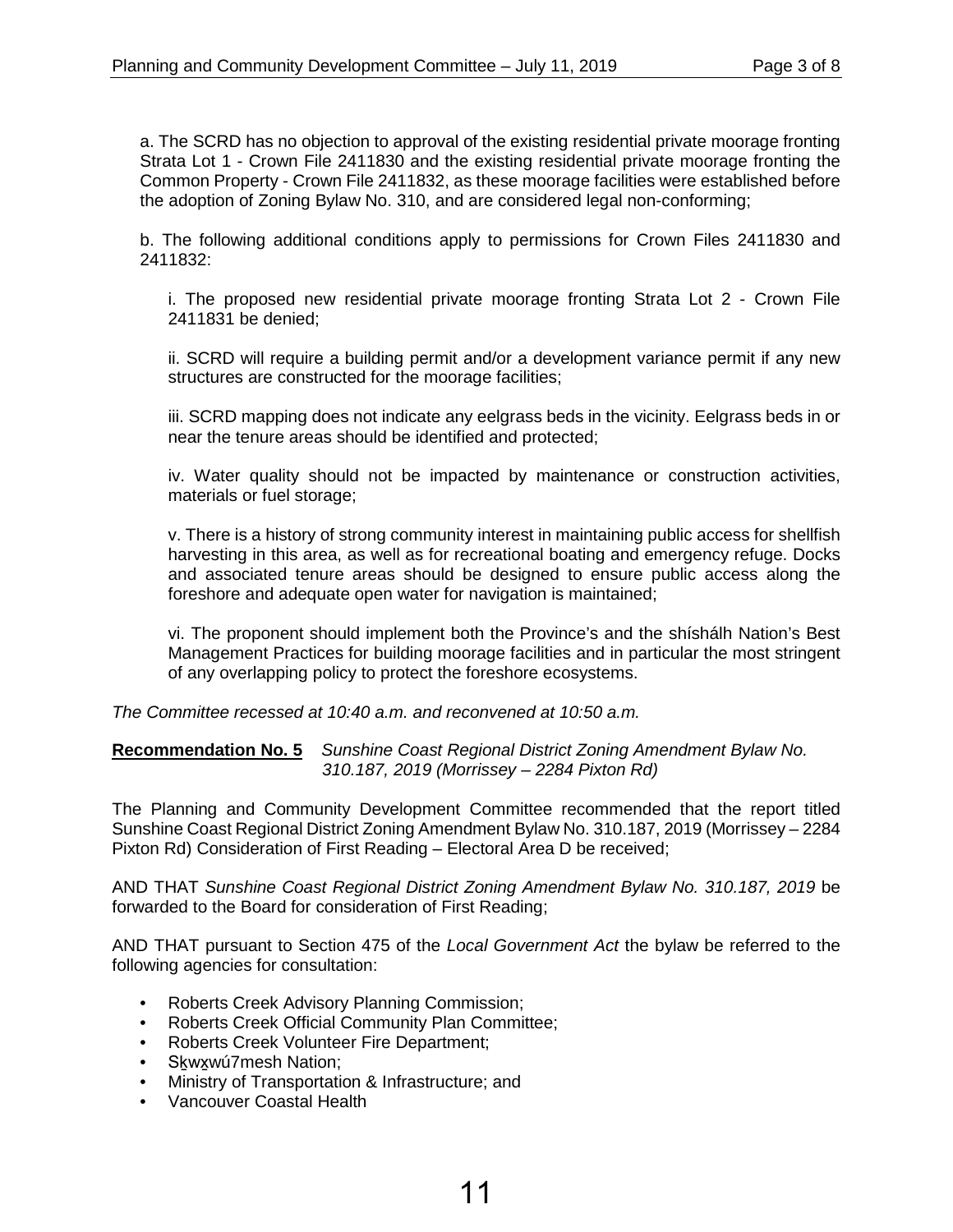AND FURTHER THAT a Public Information Meeting be held with respect to Bylaw No. 310.187, 2019 prior to consideration of Second Reading.

# **Recommendation No. 6** *Planning & Community Development Department 2019 Q2 Report*

The Planning and Community Development Committee recommended that the report titled Planning and Community Development Department – 2019 Q2 Report be received.

# **Recommendation No. 7** *Sechelt Landfill Green House Gas Emissions Update*

The Planning and Community Development Committee recommended that a report be provided that identifies the calculation methodology for greenhouse gas emissions for the Sechelt landfill, impact of organics diversion and how landfill emissions factor into the SCRD community GHG target;

AND THAT the report include a copy of the July 2, 2015 Infrastructure Services Committee staff report titled "Sechelt Landfill Gas to Energy Innovation Project – Update" for information and discussion on possible next steps.

# **Recommendation No. 8** *Active Transportation Infrastructure Memorandum of Understanding*

The Planning and Community Development Committee recommended that the report titled Active Transportation Infrastructure Memorandum of Understanding – Ministry of Transportation and Infrastructure be received;

AND THAT the Memorandum of Understanding be reviewed by staff to address SCRD Board concerns as follows:

- Reference to the Province's Active Transportation Strategy
- Unique status/needs for Highway 101
- Ministry of Transportation and Infrastructure's mandate to provide public road infrastructure to all road users
- The District of Sechelt to be included as one of the referenced member municipalities

AND THAT the Memorandum of Understanding be referred to the Municipal Insurance Association of BC for comment on SCRD liability (Section 11);

AND FURTHER THAT staff report to a future Committee with respect to feedback from other local governments on the Memorandum of Understanding process.

# **Recommendation No. 9** *Provincial Referral CRN00085 for Log Handling, Storage and Floating Work Camp (Tsain-Ko / Capacity Forest Management)*

The Planning and Community Development Committee recommended that the report titled Provincial Referral CRN00085 for Log Handling, Storage and Floating Work Camp (Tsain-Ko / Capacity Forest Management) – Electoral Area A be received;

AND THAT the following comments be forwarded to the Ministry of Forests, Lands, Natural Resource Operations and Rural Development:

Subject to the following conditions, the Sunshine Coast Regional District has no objection to the proposed log handling facility located at Killam Bay, Provincial Referral Number 2412201: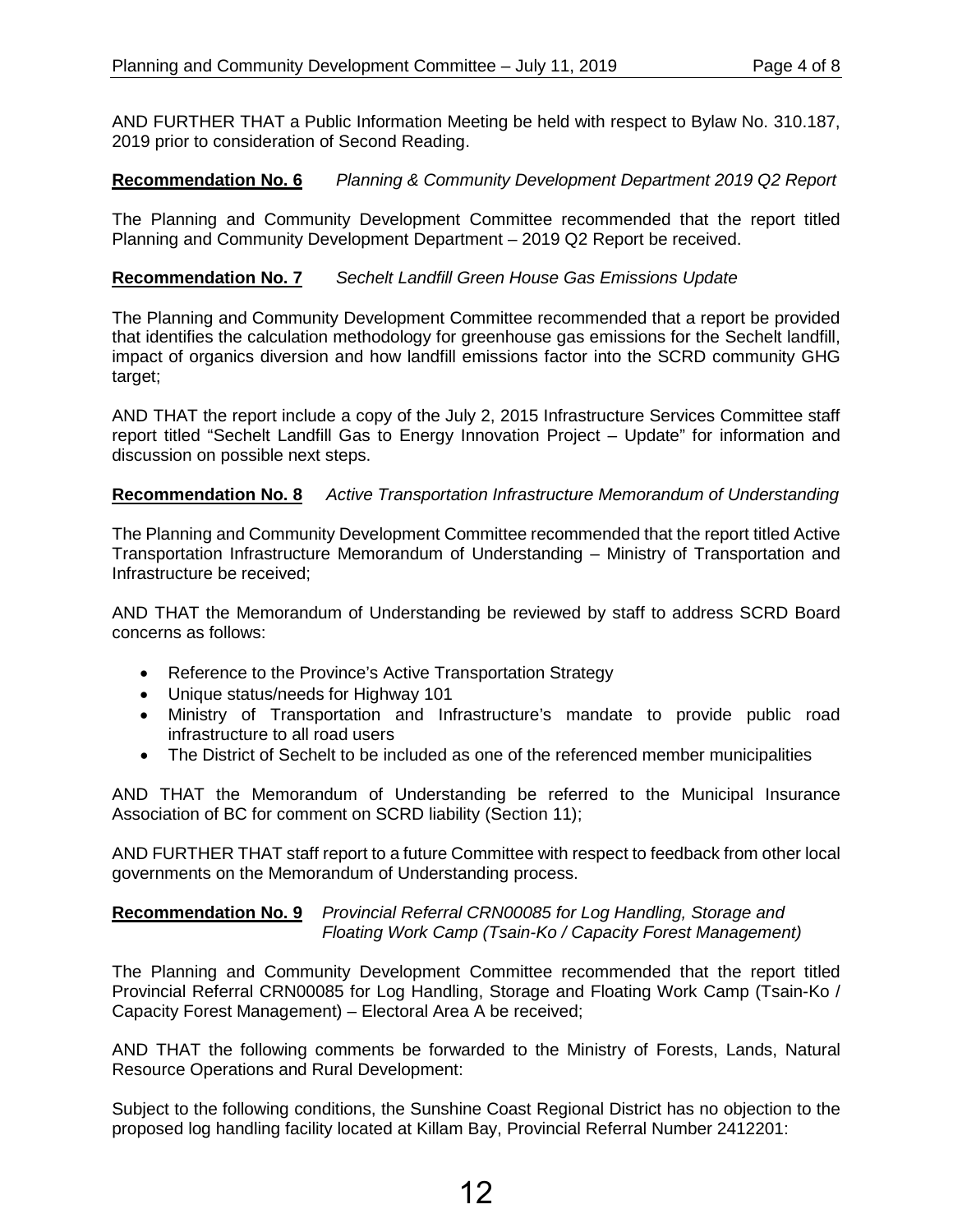a. SCRD will require a building permit and/or a development variance permit if any structures are to be constructed to access the facility.

b. An environmental monitoring plan should be implemented during the construction and operation of the site.

c. Include potential navigational concerns resulting from escaped logs or related wood debris and the collection of any lost wood debris in the project management plan.

d. Include measures to protect recreational and visual values in the project management plan.

e. Ensure that *shíshálh* Nation's comments are addressed and that any work undertaken complies with the *Heritage Conservation Act*.

f. Any Critical Habitat such as eelgrass beds in or near the tenure area should be identified and protected.

g. Water quality should not be impacted by log handling, camp operations, maintenance or construction activities, materials or fuel storage.

h. Implement *shíshálh* Nation Best Management Practices for building and maintaining moorage facilities to protect the foreshore ecosystems.

i. Complete restoration of the tenure area should be undertaken upon closure of the log booming sites, including the removal of all industrial equipment and potential contaminates to be disposed of in accordance with all provincial and SCRD regulations at the time.

j. That an appropriate bond be requested of the applicant in order to ensure restoration of the tenure area.

k. Marine discharge of grey and black water should only be considered if the appropriate permits and approvals of BC Ministry of Environment are in place.

l. That the timing window for nesting birds be added to the list of considerations and best management practices.

AND THAT Comments from the SCRD Natural Resources Advisory Committee and the Egmont / Pender Harbour Advisory Planning Commission be provided to the Ministry;

AND FURTHER THAT the recommendation be forwarded to the Regular Board meeting of July 11, 2019.

**Recommendation No. 10** *Frontage Waiver FRW00004 (Carroll for Wakeford)*

The Planning and Community Development Committee recommended that the report titled Frontage Waiver FRW00004 (Carroll for Wakeford) – Electoral Area E be received;

AND THAT the requirement for 10 percent perimeter road frontage for the proposed creation of Lots 1 – 7 in the subdivision of Lots D and E, NW 1/4 District Lot 908, Plan VAP21534 be waived.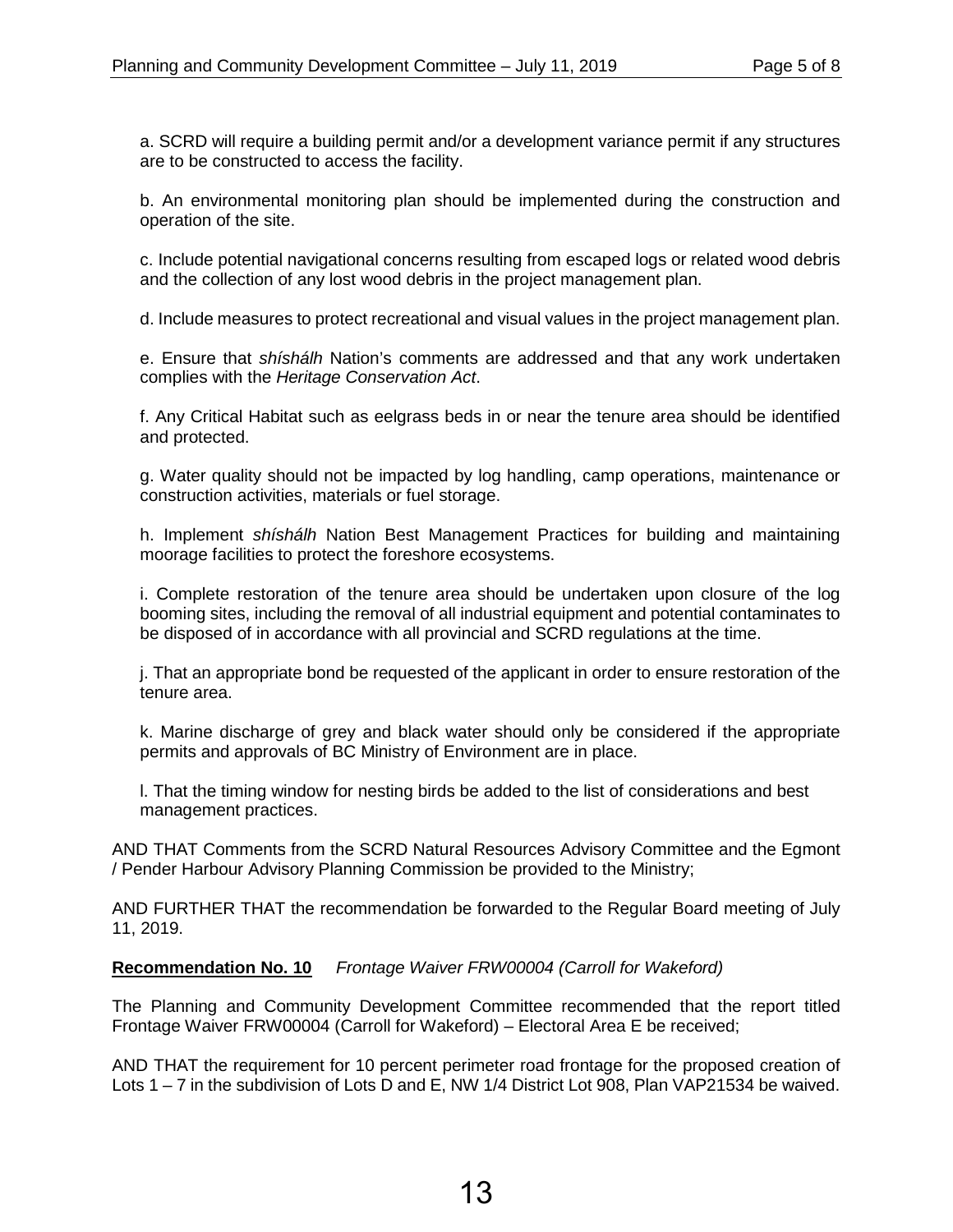#### **Recommendation No. 11** *Frontage Waiver FRW00005 (Largo Road Community Development LTD*

The Planning and Community Development Committee recommended that the staff report titled Frontage Waiver FRW00005 (Largo Road Community Development LTD) – Electoral Area D be received;

AND THAT the requirement for 10 percent perimeter road frontage for the proposed creation of Lots 5 – 7 in the subdivision of Lot 6, Except Portions in Reference Plan 3805 and Plan 9563, 11675 and 12209 Block A District Lot 809 Plan 8503 be waived.

**Recommendation No. 12** *Gibsons & District Fire Protection Commission Amended Terms of Reference*

The Planning and Community Development Committee recommended that the staff report titled Gibsons and District Fire Protection Commission Amended Terms of Reference be received;

AND THAT the Terms of Reference be approved subject to any feedback from the Town of Gibsons.

# **Recommendation No. 13** *AAC Minutes of June 11, 2019*

The Planning and Community Development Committee recommended that the Agricultural Advisory Committee minutes of June 11, 2019 be received;

AND THAT Agricultural Advisory Committee Recommendation No. 2 of June 11, 2019 be adopted and acted upon as follows:

#### **Recommendation No. 2** *Notice of Motion – Cannabis Production in the ALR*

The Agricultural Advisory Committee requests that the Ministry of Agriculture and the Agricultural Land Commission consider a moratorium on all non-soil bound licensed dark site cannabis production in the ALR until such time as local governments can create or amend local bylaws and regulations.

#### **Recommendation No. 14** *Guidelines for Legal Cannabis Industry*

The Planning and Community Development Committee recommended that staff liaise with other Regional Districts regarding developing guidelines for a legal cannabis industry on the Sunshine Coast, including recommendations on managing concrete-based dark sites.

# **Recommendation No. 15** *AAC Minutes of June 25, 2019*

The Planning and Community Development Committee recommended that the Agricultural Advisory Committee minutes of June 25, 2019 be received;

AND THAT Agricultural Advisory Committee Recommendation Nos. 2 and 3 of June 25, 2019 be referred to staff for comment as follows:

#### **Recommendation No. 2** *Agricultural Land Commission Legislation Changes to Bill 15*

The Agricultural Advisory Committee recommended that the Ministry of Agriculture and the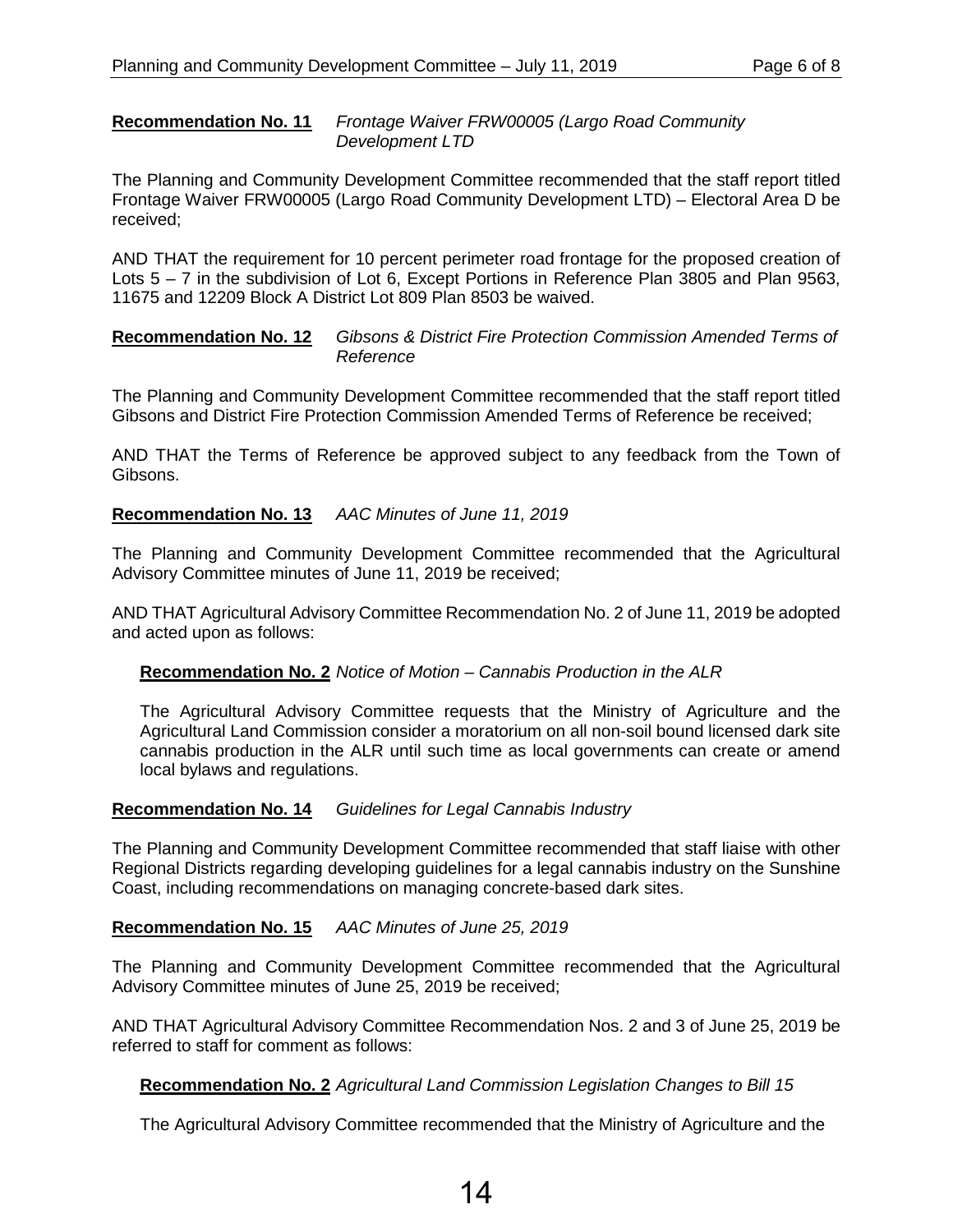Agricultural Land Commission recognize and include landowners, as defined persons under all ALC and ALR legislation;

AND THAT owners of ALR land be provided the ability to apply for an appeal process for rejected applications from the ALC.

# **Recommendation No. 3** *Agricultural Land Commission Legislation Changes to Bill 52*

The Agricultural Advisory Committee recommended that, in order to promote economic viability of farm operations, a maximum two dwellings should be permitted on a parcel, not to exceed the current 500m2 floor area limit.

# **Recommendation No. 16** *NRAC Minutes of June 27, 2019*

The Planning and Community Development Committee recommended that the Natural Resource Advisory Committee minutes of June 27, 2019 be received;

AND THAT Natural Resource Advisory Committee Recommendation Nos. 2, 3 and 4 of June 27, 2019 be adopted and acted upon as follows:

# **Recommendation No. 2** *BC Timber Sales (BCTS) Operations Plan 2019 – 2023*

The Natural Resource Advisory Committee recommended that the spatial data regarding Bio-Inventory and wetland survey data be shared with NRAC.

# **Recommendation No. 3** *BC Timber Sales (BCTS) Operations Plan 2019 – 2023*

The Natural Resource Advisory Committee recommended that BCTS be requested to consider and be sensitive to tourism peak seasons in their operations.

**Recommendation No. 4** *BC Timber Sales (BCTS) Operations Plan 2019 – 2023*

The Natural Resource Advisory Committee recommended that BCTS be requested to provide the SCRD more details on the type of logging proposed such as tree species, type of block design, and type of equipment to be used.

# **Recommendation No. 17** *Area A APC Minutes of June 19, 2019*

The Planning and Community Development Committee recommended that the Egmont/ Pender Harbour Advisory Planning Commission minutes of June 19, 2019 be received.

# **Recommendation No. 18** *Area B APC Minutes of June 25, 2019*

The Planning and Community Development Committee recommended that the Halfmoon Bay Advisory Planning Commission minutes of June 25, 2019 be received.

# **Recommendation No. 19** *Area E APC Minutes of June 26, 2019*

The Planning and Community Development Committee recommended that the Elphinstone Advisory Planning Commission minutes of June 26, 2019 be received;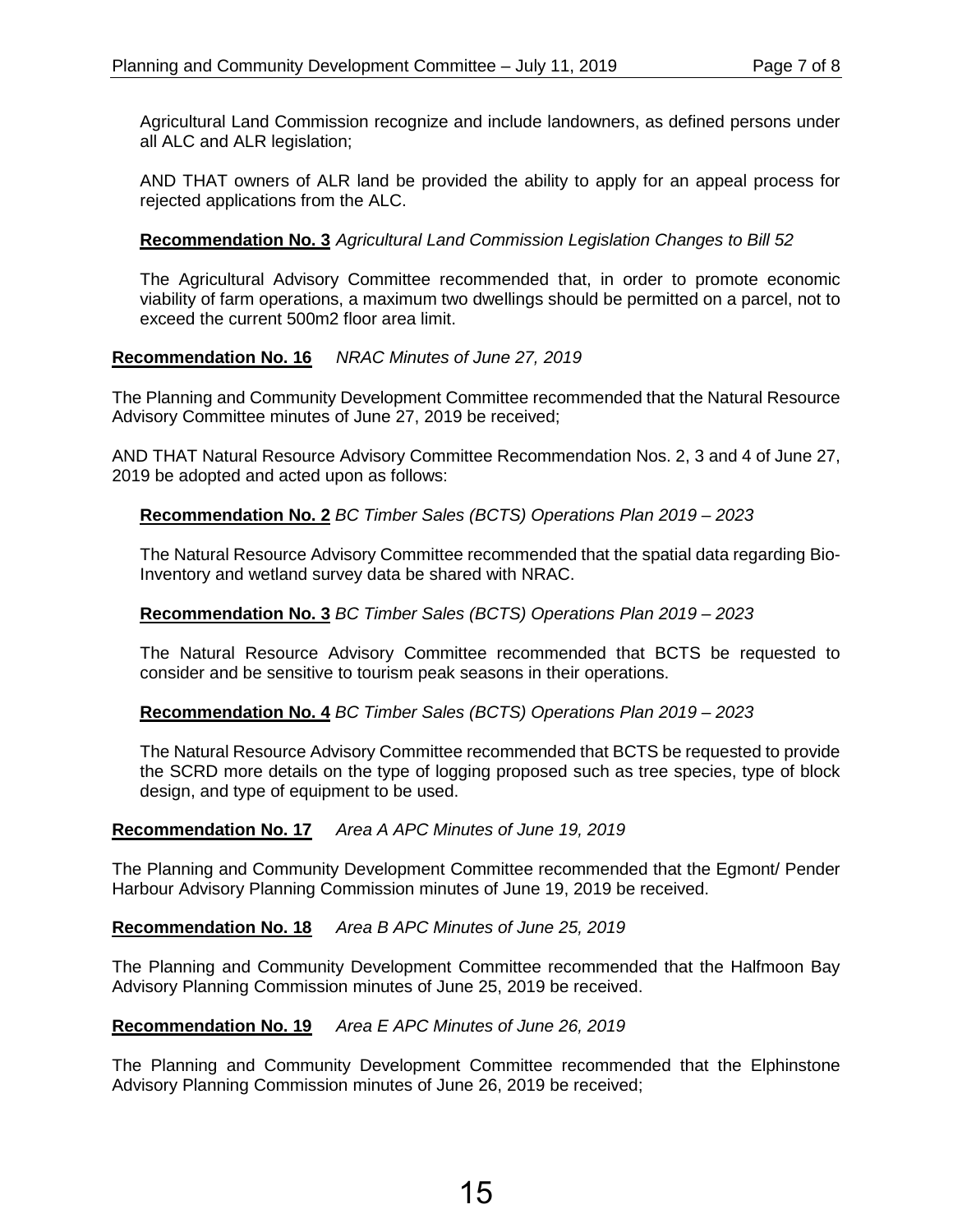AND THAT Elphinstone Advisory Planning Commission Recommendation No. 3 of June 26, 2019 be adopted and acted upon prior to the next APC appointment schedule, as follows:

# **Recommendation No. 3** *Advisory Planning Commission Meeting Attendance*

The Elphinstone Advisory Planning Commission recommended that the Sunshine Coast Regional District put an attendance clause in the APC Bylaw No. 453.

AND THAT three consecutive un-excused absences be considered for the attendance clause.

# **Recommendation No. 20** *Area F APC Minutes of June 25, 2019*

The Planning and Community Development Committee recommended that the West Howe Sound Advisory Planning Commission minutes of June 25, 2019 be received.

# **COMMUNICATIONS**

**Recommendation No. 21** *Letter of Support – Halfmoon Bay Community Association*

The Planning and Community Development Committee recommended that the correspondence from Don Cunliffe, Halfmoon Bay Community Association, dated July 3, 2019 regarding request for letter of support for Sunshine Coast Community Forest funding application be received;

AND THAT the SCRD provide a letter of support to the Halfmoon Bay Community Association for the application for legacy funds from the Sunshine Coast Community Forest (SCCF) to be used to support the Coopers Green Community Hall replacement project;

AND FURTHER THAT the recommendation be forwarded to the Regular Board meeting of July 11, 2019.

# **NEW BUSINESS**

# **Recommendation No. 22** *Community Amenity Contribution for Agriculture*

The Planning and Community Development Committee recommended that staff research options and seek advice from the Agricultural Advisory Committee regarding uses for the community amenity contribution, such as helping farmers with water, and report back to Committee.

*The Board Chair acknowledged and thanked Andrew Allen, Manager, Planning and Development for his contribution to the Sunshine Coast Regional District.*

**ADJOURNMENT** 12:24 p.m.

Committee Chair

\_\_\_\_\_\_\_\_\_\_\_\_\_\_\_\_\_\_\_\_\_\_\_\_\_\_\_\_\_\_\_\_\_\_\_\_\_\_\_\_\_\_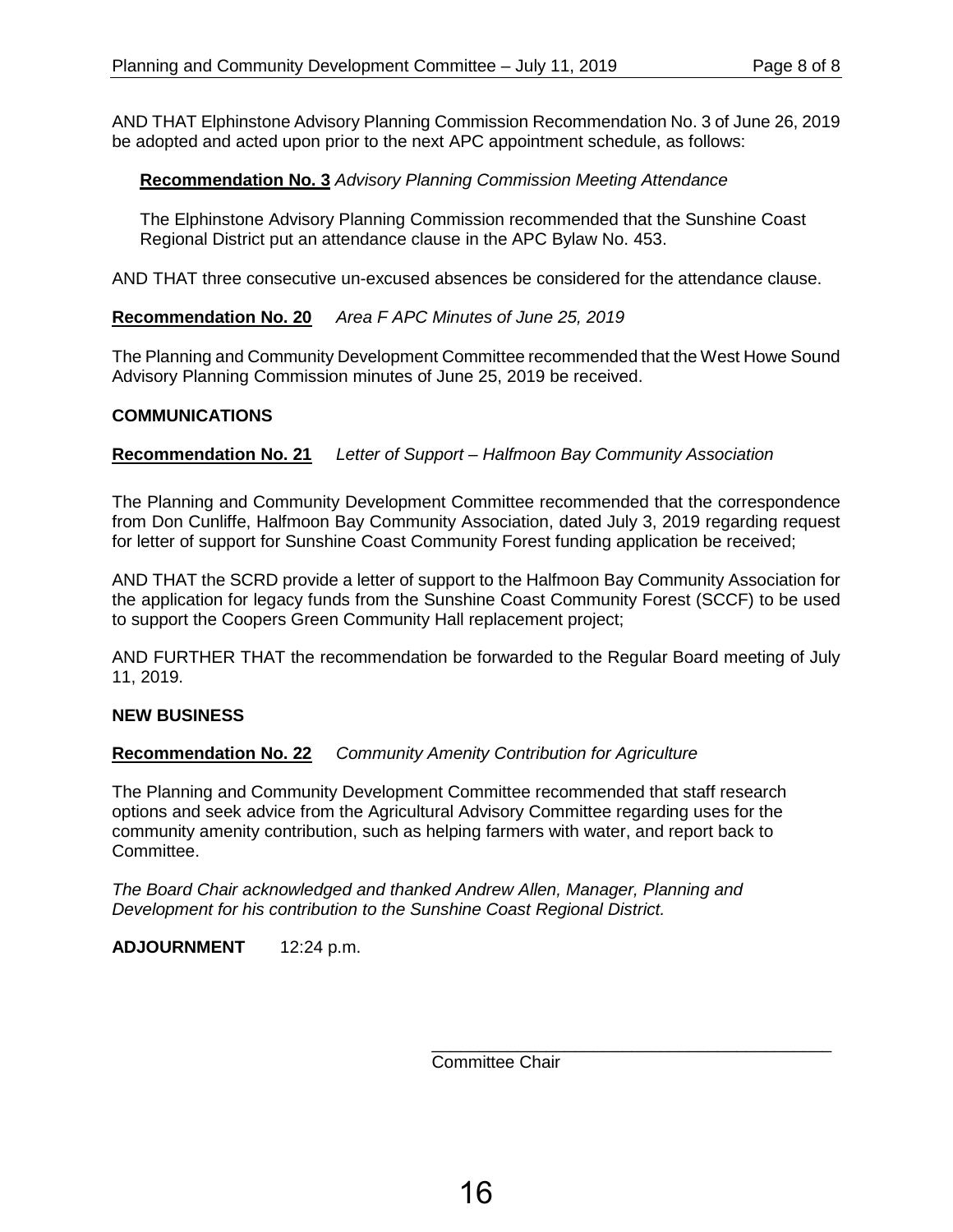#### **SUNSHINE COAST REGIONAL DISTRICT INFRASTRUCTURE SERVICES COMMITTEE**

**July 18, 2019**

<span id="page-19-0"></span>RECOMMENDATIONS FROM THE INFRASTRUCTURE SERVICES COMMITTEE MEETING HELD IN THE BOARD ROOM OF THE SUNSHINE COAST REGIONAL DISTRICT AT 1975 FIELD ROAD, SECHELT, BC

| <b>PRESENT:</b>      | Chair                                                                                                                                                                 | D. McMahon                                                                                                |
|----------------------|-----------------------------------------------------------------------------------------------------------------------------------------------------------------------|-----------------------------------------------------------------------------------------------------------|
|                      | <b>Directors</b>                                                                                                                                                      | M. Hiltz<br>L. Lee<br>A. Paul (part)<br>L. Pratt<br>A. Tize<br>T. Lamb<br><b>B.</b> Beamish<br>D. Siegers |
| <b>ALSO PRESENT:</b> | Interim Chief Administrative Officer<br>General Manager, Infrastructure Services<br>Solid Waste Programs Coordinator<br><b>Recording Secretary</b><br>Media<br>Public | M. Brown<br>R. Rosenboom<br>A. Patrao (part)<br>T. Ohlson<br>5                                            |
| <b>CALL TO ORDER</b> | $9:30$ a.m.                                                                                                                                                           |                                                                                                           |
| <b>AGENDA</b>        | The agenda was adopted as presented.                                                                                                                                  |                                                                                                           |

#### **PRESENTATIONS and DELEGATIONS**

*Ian Winn and Ruth Simons, Howe Sound Biosphere Region Initiative Society addressed the Committee regarding UNESCO Biosphere Reserve Designation for Howe Sound.* 

*The Chair thanked the delegation for their presentation.*

**Recommendation No. 1** *Howe Sound Biosphere Region Initiative Society*

The Infrastructure Services Committee recommended that the SCRD support the endorsement of the Howe Sound Biosphere Region Initiative Society's initiative to nominate Howe Sound as a UNESCO Biosphere Region;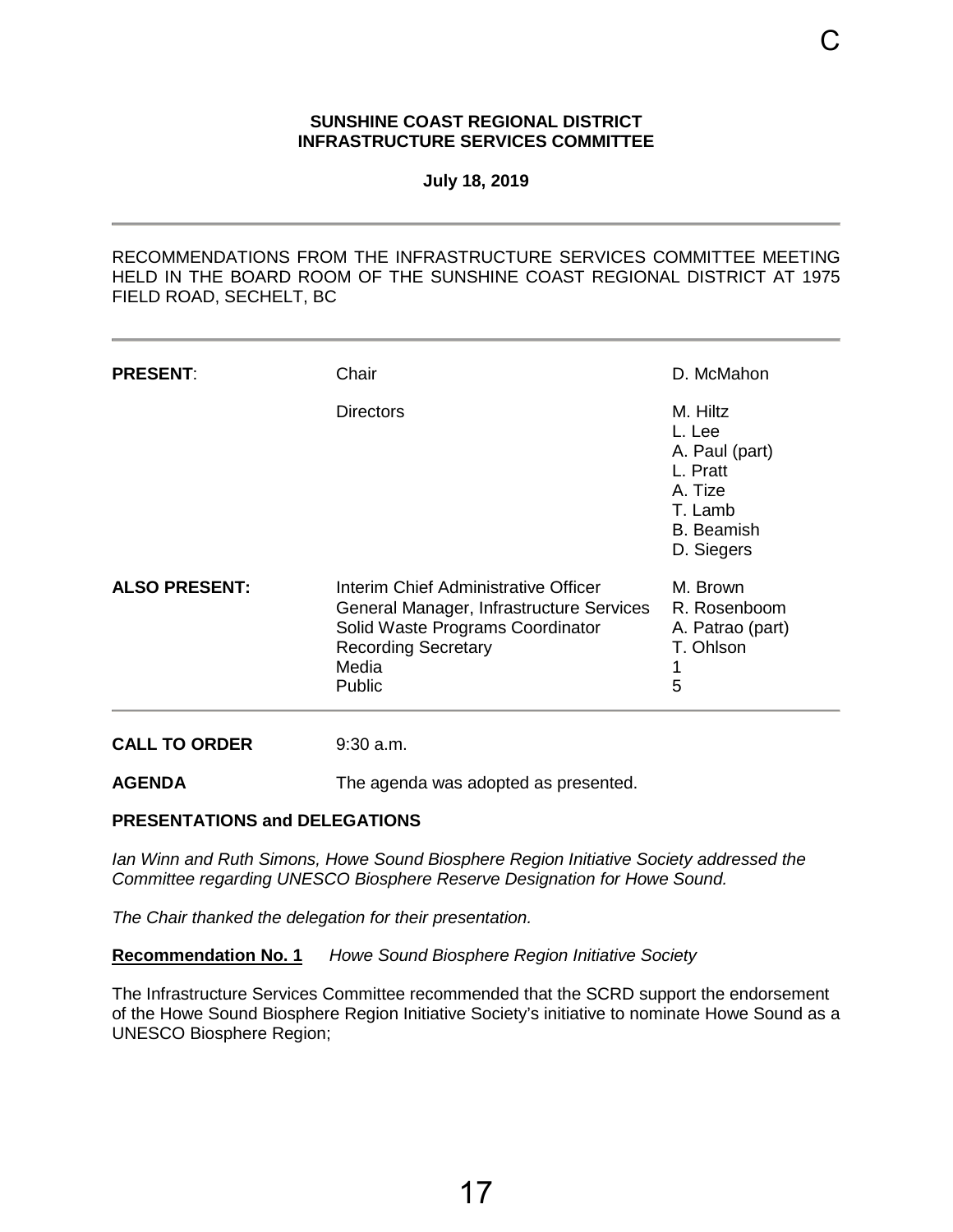AND THAT staff, the Board Chair and the Howe Sound Biosphere Region Initiative Society collaborate on a draft letter of support to the Canadian Commission for UNESCO to be presented at the Board meeting on July 25, 2019;

AND FURTHER THAT the SCRD Board Chair be a signatory for section 5 of the Howe Sound Biosphere Reserve Nomination document.

*The General Manager, Infrastructure Services presented a Water Supply Update which included status of the Chapman Creek and Eastbourne Water systems, as well as an update on the short and long-term weather forecast, water conservation efforts, outreach, education and enforcement.* 

# **Recommendation No. 2** *Water Metering Program*

The Infrastructure Services Committee recommended that staff bring forward a 2020 budget proposal to develop a water metering program.

# **REPORTS**

**Recommendation No. 3** *Drought Management 2019 Debrief Process*

The Infrastructure Services Committee recommended that the report titled Drought Management 2019 Debrief Process be received;

AND THAT the Drought Management 2019 debrief public consultation process be organized for the fall of 2019.

**Recommendation No. 4** *Waste Reduction Initiatives Program (WRIP) 2019 Recipients*

The Infrastructure Services Committee recommended that the report titled Waste Reduction Initiatives Program (WRIP) 2019 Recipients be received for information.

*The Infrastructure Services Committee recessed at 11:06 a.m. and reconvened at 11:16 a.m.*

**Recommendation No. 5** *Infrastructure Services Department – 2019 Q2 Report*

The Infrastructure Services Committee recommended that the report titled Infrastructure Services Department – 2019 Q2 Report be received.

# **COMMUNICATIONS**

#### **Recommendation No. 6** *Sechelt and District Chamber of Commerce – water supply on the Sunshine Coast*

The Infrastructure Services Committee recommended that the correspondence from the Sechelt and District Chamber of Commerce regarding water supply on the Sunshine Coast be received;

AND THAT the SCRD invite the Sechelt and District Chamber of Commerce as a delegation to present at a future Committee meeting;

AND FURTHER THAT staff provide a report to a future Committee on available funding and funding opportunities related to water supply expansion projects.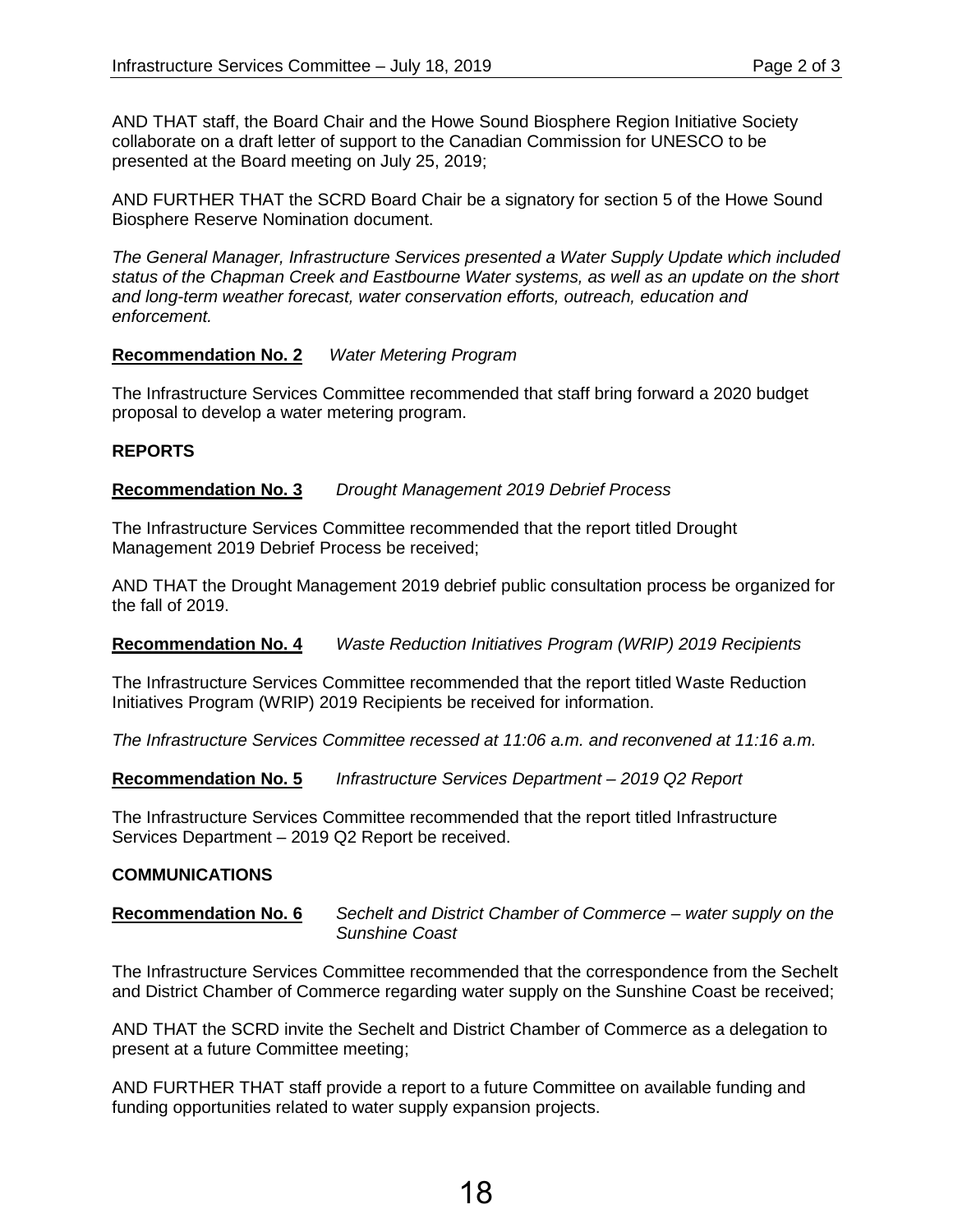### **Recommendation No. 7** *Transportation Choices Sunshine Coast – letter of support*

The Infrastructure Services Committee recommended that the correspondence from the Transportation Choices Sunshine Coast regarding a letter of support for improved road infrastructure be received;

AND THAT the SCRD write a letter to Nicholas Simons (MLA, Powell River - Sunshine Coast) supporting the request by Transportation Choices – Sunshine Coast to Minister Trevena, dated June 13, 2019 for increased funding of active transportation infrastructure on the Sunshine Coast prioritizing areas where the shoulder of Highway 101 is less than a meter wide.

### **IN CAMERA**

*The Committee moved In-Camera at 11:50 a.m.*

That the public be excluded from attendance at the meeting in accordance with Section 90(1) (a) of the *Community Charter* – "personal information about an identifiable individual who holds or is being considered for a position as an officer, employee or agent of the municipality or another position appointed by the municipality".

AND THAT Marianna Bekei, Alternate Director for Electoral Area A, be authorized to be in attendance for the In Camera meeting.

*The Committee moved out of In Camera at 12:07 p.m.*

**ADJOURNMENT** 12:07 p.m.

Committee Chair

\_\_\_\_\_\_\_\_\_\_\_\_\_\_\_\_\_\_\_\_\_\_\_\_\_\_\_\_\_\_\_\_\_\_\_\_\_\_\_\_\_\_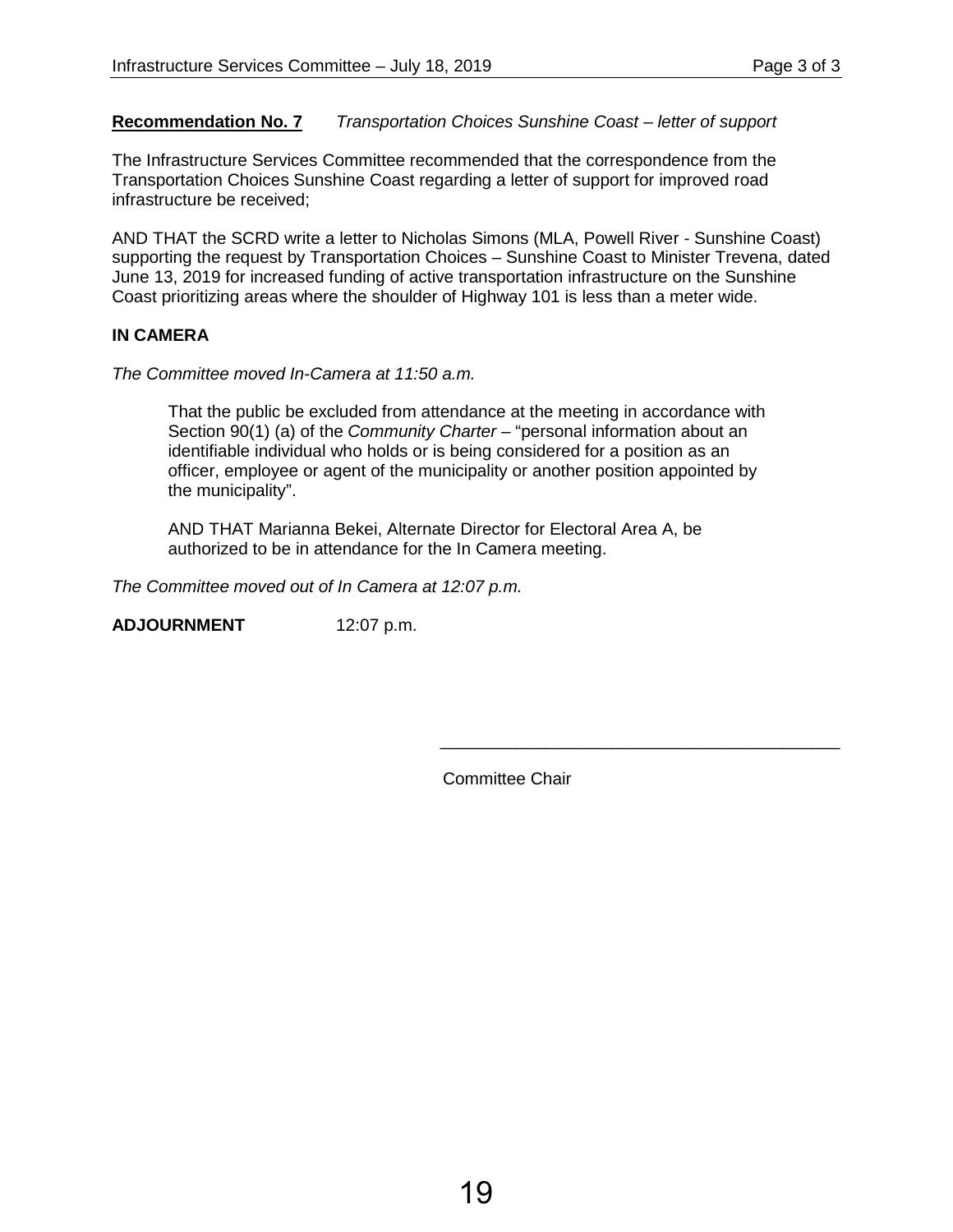# <span id="page-22-0"></span> **SUNSHINE COAST REGIONAL DISTRICT STAFF REPORT**

**TO:** SCRD Board – July 25, 2019

**AUTHOR:** Allen Whittleton, Chief Building Official

**SUBJECT: PLACEMENT OF NOTICE ON TITLE**

**RECOMMENDATION(S)** 

**THAT the report titled Placement of Notice on Title be received;**

**AND THAT the Corporate Officer be authorized to file a Notice at the Land Title Office stating that a resolution has been made by the Sunshine Coast Regional District Board under Section 57 of the** *Community Charter* **against the land title of Lot 1, Block 4, District Lot 906 and 909, Plan 1342, NWD, PID 014-836-297.**

D

#### **BACKGROUND**

Section 57(1) of the *Community Charter* allows a Building Official to recommend that a notice be registered against the land title where a Building Official observes a condition with respect to land, building or other structure that is considered to contravene a Regional District Bylaw, Provincial regulation or any other enactment that relates to the construction or safety of buildings or other structures.

This report lists a property where a building or other structure is considered to be unsafe or is unlikely to be usable for its expected purpose, or where something was constructed that required a permit or inspections under a bylaw, regulation or enactment which have not been obtained or completed to the satisfaction of the building division.

Letters have been sent advising the registered owner that certain specific conditions exist regarding their property and requesting that building permits be obtained and completed in an effort to achieve voluntary compliance.

The *Community Charter* requires that the Regional District Board must pass a resolution to place a Notice on Title. The Corporate Officer has sent a registered letter to the registered owner of the property listed in this report. The owner has been advised of the date and time of the Board meeting at which the decision to register a Notice on Title will be made, and that at this meeting he will be afforded the opportunity to speak to the issues being registered.

20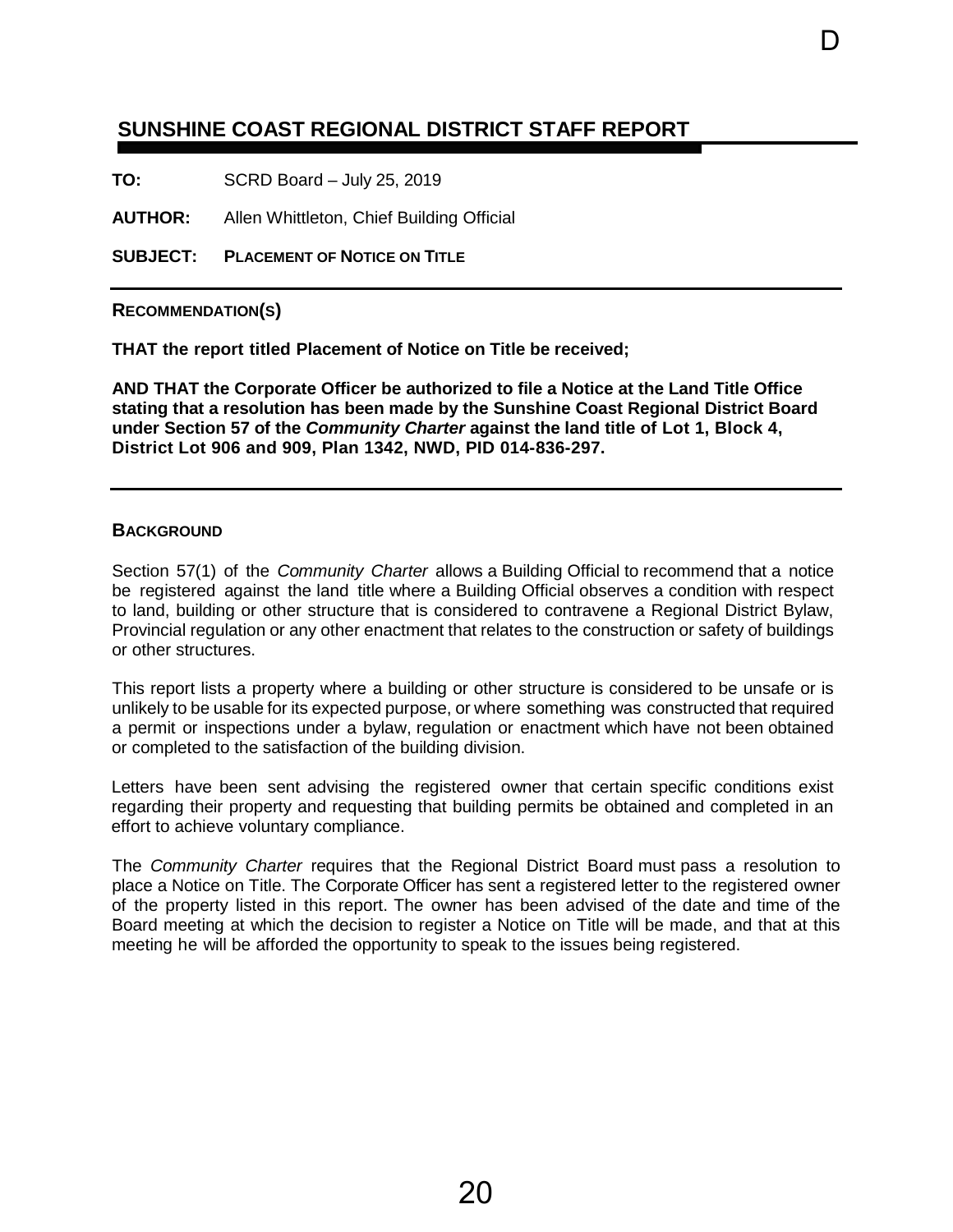# **DISCUSSION**

The following property is non-compliant due to one or more of the following:

- permits applied for / or issued but no inspections scheduled
- construction has taken place without a valid permit.
- **1. 1834 Ocean Beach Esplanade, Electoral Area E Lot 1, Block 4, District Lot 906 and 909, Plan 1342, New Westminster District, PID 014-836-297**

As a result of a complaint received on June 20, 2018 of construction taking place without a building permit, a Stop Work Order was posted at 1834 Ocean Beach Esplanade. An application for an addition and renovation to a single family dwelling was made on August 22, 2018. The building permit could not be issued without approval from the Ministry of Transportation and Infrastructure (MOTI), as most of the building being renovated is located on the MOTI right of way. To date MOTI approval has not been submitted. Despite the Stop Work Order in place, the construction has now been completed and no building permit has been issued. The SCRD Building Division is not aware of any life safety issues at this time and recommends notice be placed on title.

#### **STRATEGIC PLAN AND RELATED POLICIES**

N/A

# **CONCLUSION**

Section 57(1) of the *Community Charter* allows for a notice to be registered against the land title where a Building Official considers a condition with respect to land, building or other structure contravenes a Regional District Bylaw, Provincial regulation or any other enactment. Information on record with the building division that is summarized above show that this property is in contravention. Staff recommend that Notice is registered on Title at the Land Title Office against the above noted property.

| Reviewed by: |                             |         |                                 |  |
|--------------|-----------------------------|---------|---------------------------------|--|
|              | Manager   X - A. Whittleton | Finance |                                 |  |
| GM           | $X - I$ . Hall              |         | Legislative $ X - A $ . Legault |  |
| CAO          |                             | Other   |                                 |  |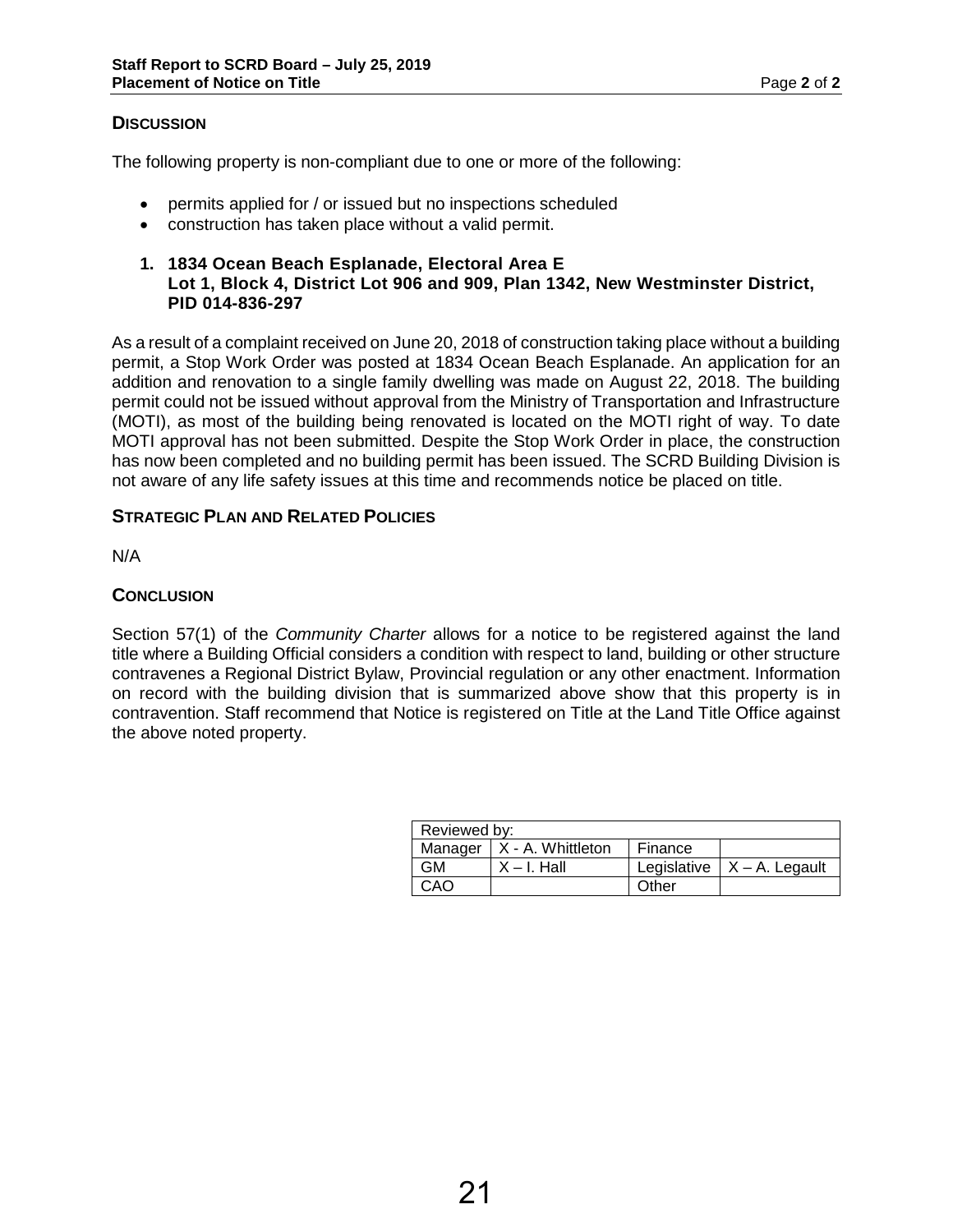# **SUNSHINE COAST REGIONAL DISTRICT**

E

### **BYLAW NO. 310.187**

<span id="page-24-0"></span>A bylaw to amend the *Sunshine Coast Regional District Zoning Bylaw No. 310, 1987*

The Board of Directors of the Sunshine Coast Regional District, in open meeting assembled, enacts as follows:

#### **PART A – CITATION**

1. This bylaw may be cited as *Sunshine Coast Regional District Zoning Amendment Bylaw No. 310.187, 2019.*

#### **PART B – AMENDMENT**

2. *Sunshine Coast Regional District Zoning Bylaw No. 310, 1987* is hereby amended as follows:

Insert the following section immediately following Section 1000A.6:

#### **Site Specific Uses**

1000A.7 Notwithstanding Section 1000A.3 and Section 1000A.4, on Lot B, District Lot 1621, Group 1 New Westminster District, Plan EPP34685, two single family dwellings are permitted, one of which shall be subject to the following provisions:

- (1) maximum gross floor area: 130 square metres
- (2) maximum building height: 7 metres
- (3) minimum setback from the east side parcel line: 15 metres
- (4) minimum setback from the front parcel line: 15 metres
- (5) minimum setback from the rear parcel line: 170 metres
- (6) minimum setback from the west side parcel line: 70 metres

# **PART C – ADOPTION**

| <b>READ A FIRST TIME this</b>                                     |      | #### DAY OF MONTH      | <b>YEAR</b> |
|-------------------------------------------------------------------|------|------------------------|-------------|
| READ A SECOND TIME this                                           |      | #### DAY OF MONTH      | <b>YEAR</b> |
| PUBLIC HEARING HELD PURSUANT TO THE<br>LOCAL GOVERNMENT ACT this  | #### | DAY OF MONTH, YEAR     |             |
| READ A THIRD TIME this                                            |      | #### DAY OF MONTH YEAR |             |
| APPROVED PURSUANT TO SECTION 52 OF<br>THE TRANSPORTATION ACT this | #### | DAY OF MONTH, YEAR     |             |
| <b>ADOPTED this</b>                                               |      | #### DAY OF MONTH YEAR |             |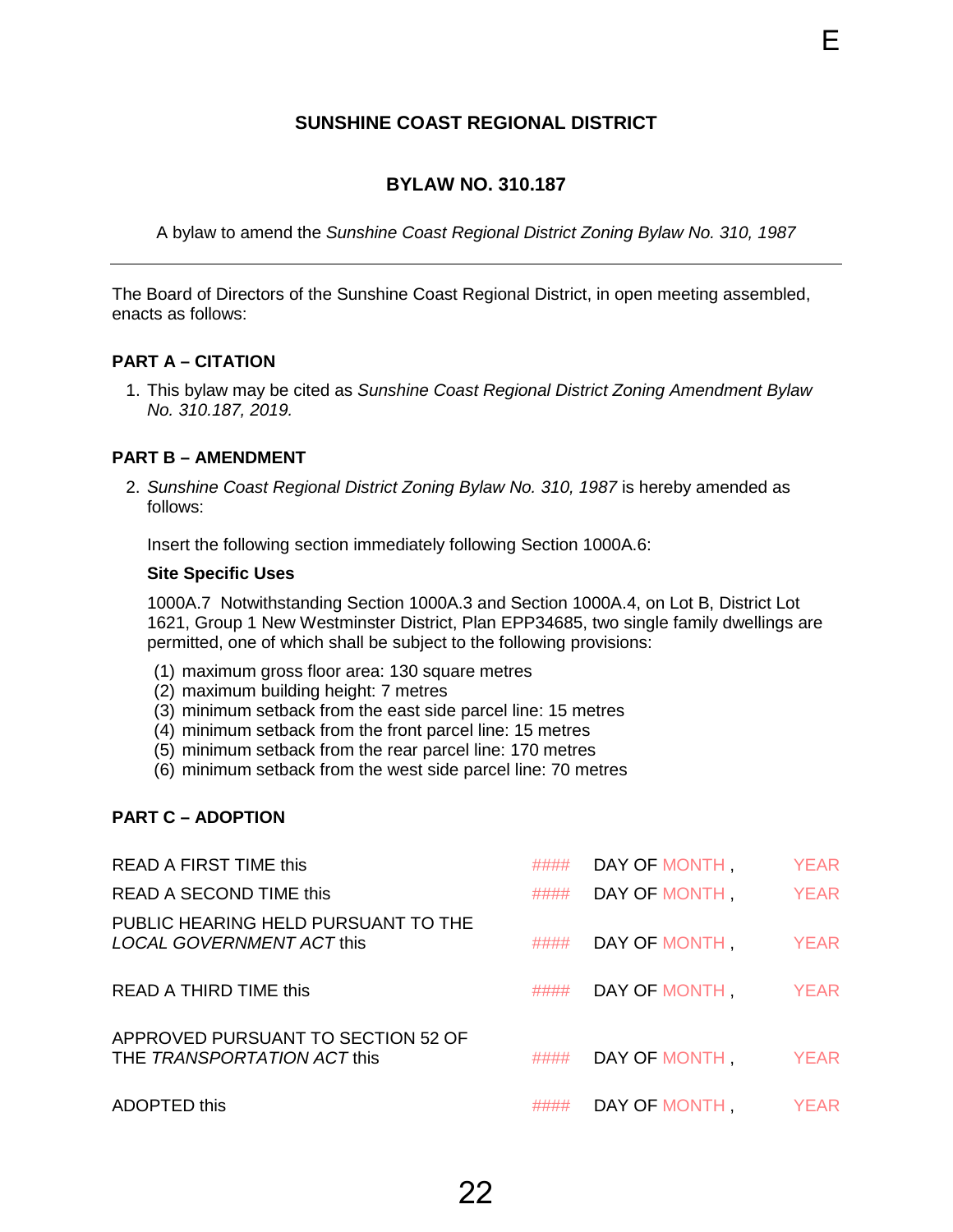Corporate Officer

**Chair**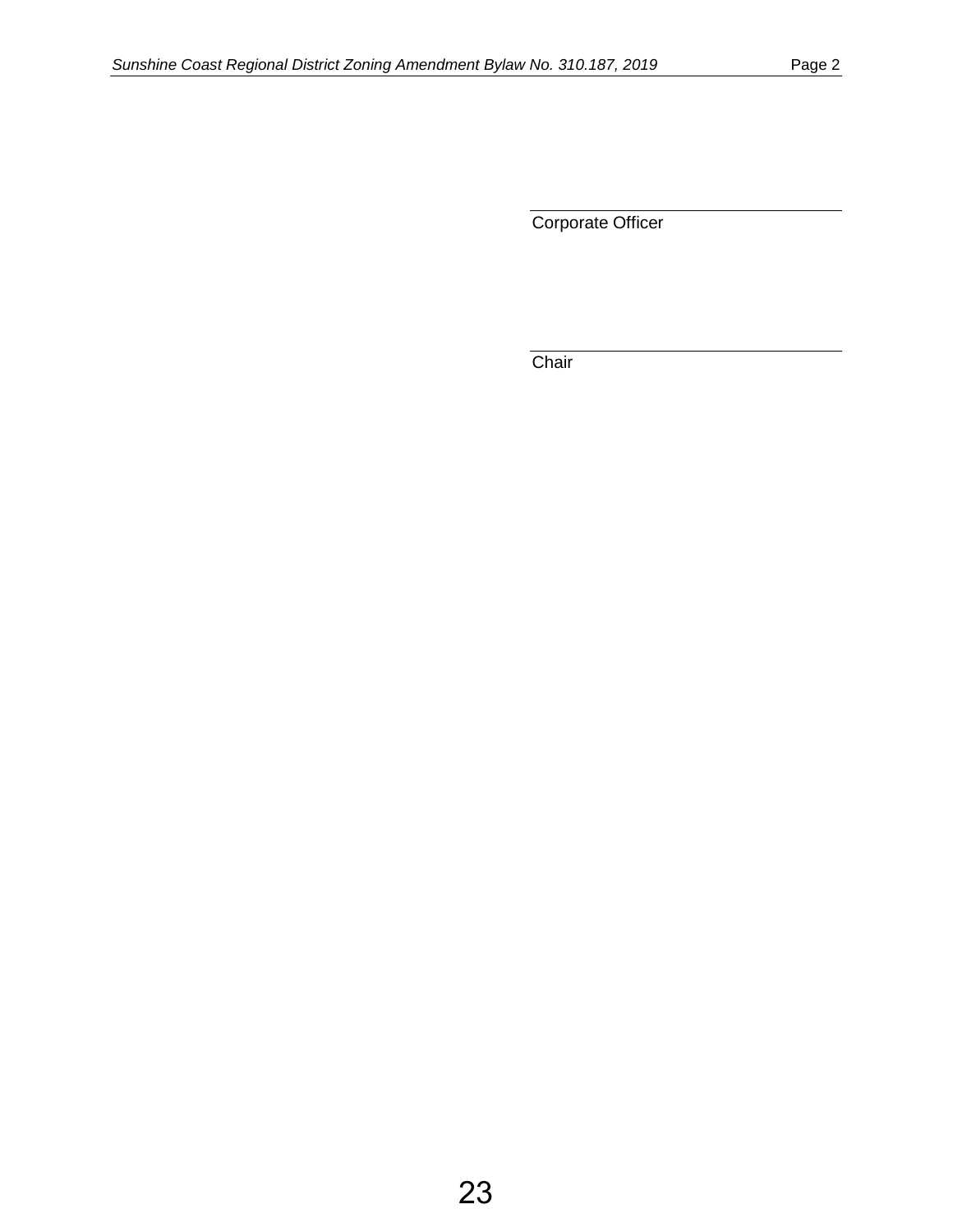### **SUNSHINE COAST REGIONAL DISTRICT**

F

#### **BYLAW NO. 708.1**

<span id="page-26-0"></span>A bylaw to amend the *Egmont / Pender Harbour Official Community Plan Bylaw No. 708, 2017*

The Board of Directors of the Sunshine Coast Regional District, in open meeting assembled, enacts as follows:

#### **PART A – CITATION**

1. This bylaw may be cited as *Egmont / Pender Harbour Official Community Plan Amendment Bylaw No. 708.1, 2019*.

#### **PART B – AMENDMENT**

2. *Egmont / Pender Harbour Official Community Plan Bylaw No. 708, 2017* is hereby amended as follows:

Map 1: Land Use Designations is amended by re-designating Parcel 1 District Lot 1543 Group 1 New Westminster District Plan EPP960, from "Tourist Commercial" to "Public Uses and Utilities".

### **PART C – ADOPTION**

| READ A FIRST TIME this                                                                                                                                                                    | 10TH DAY OF JANUARY           | 2019 |
|-------------------------------------------------------------------------------------------------------------------------------------------------------------------------------------------|-------------------------------|------|
| PURSUANT TO SECTION 475 OF THE LOCAL<br>GOVERNMENT ACT CONSULTATION<br>REQUIREMENTS CONSIDERED this                                                                                       | 10TH DAY OF JANUARY           | 2019 |
| READ A SECOND TIME this                                                                                                                                                                   | 25 <sup>TH</sup> DAY OF APRIL | 2019 |
| CONSIDERED IN CONJUNCTION WITH THE<br>SUNSHINE COAST REGIONAL DISTRICT<br>FINANCIAL PLAN AND ANY APPLICABLE WASTE<br><b>MANAGEMENT PLANS PURSUANT TO</b><br>THE LOCAL GOVERNMENT ACT this | 25 <sup>TH</sup> DAY OF APRIL | 2019 |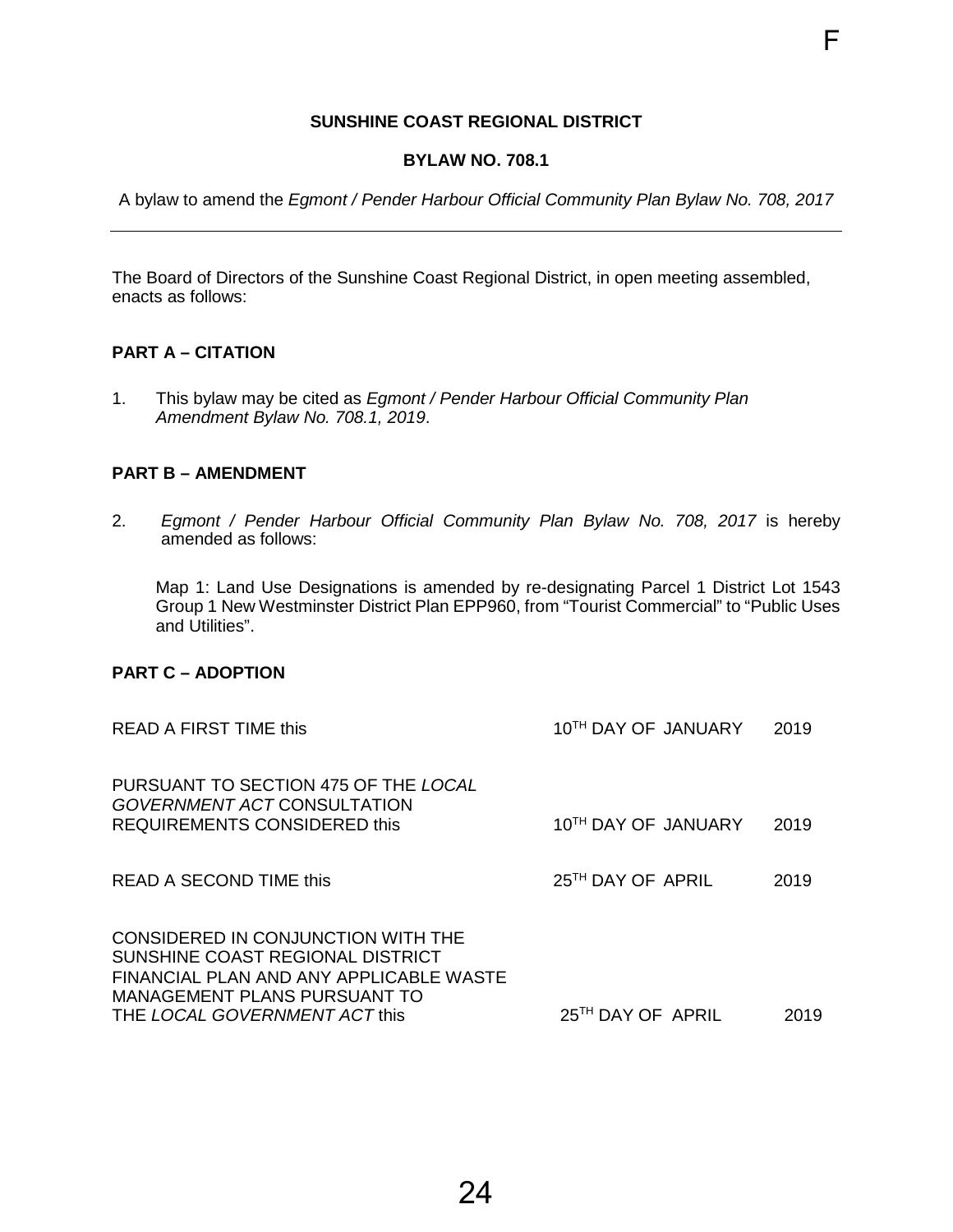| PUBLIC HEARING HELD PURSUANT TO<br>THE LOCAL GOVERNMENT ACT this | 14 <sup>TH</sup> DAY OF MAY  | 2019 |
|------------------------------------------------------------------|------------------------------|------|
| <b>READ A THIRD TIME this</b>                                    | 27 <sup>TH</sup> DAY OF JUNE | 2019 |
| ADOPTED this                                                     | 25 <sup>TH</sup> DAY OF JULY | 2019 |

Corporate Officer

Chair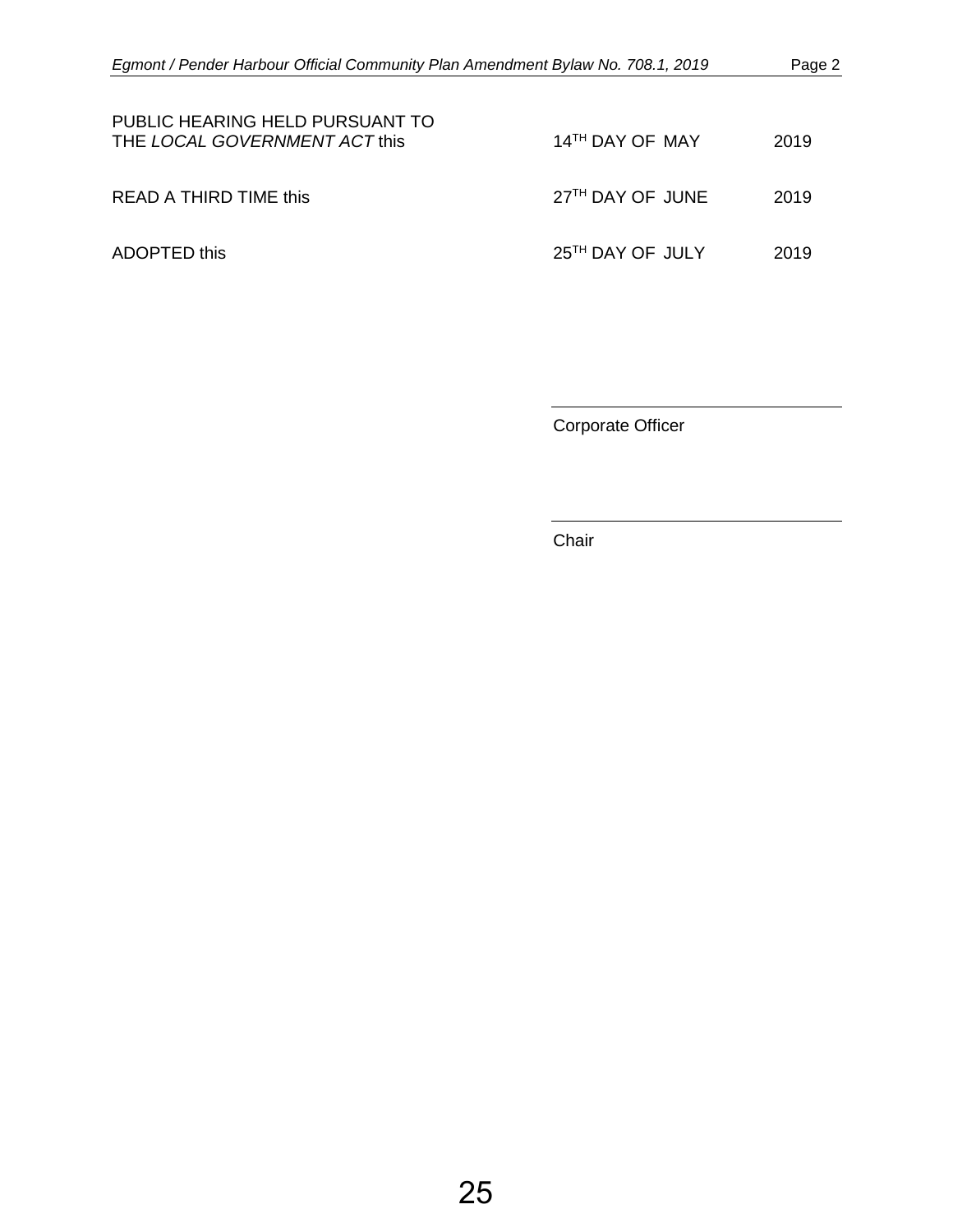### **SUNSHINE COAST REGIONAL DISTRICT**

#### **BYLAW NO. 337.116**

<span id="page-28-0"></span>The Board of Directors of the Sunshine Coast Regional District, in open meeting assembled, enacts as follows:

#### **PART A – CITATION**

1. This bylaw may be cited as *Sunshine Coast Regional District Electoral Area A Zoning Amendment Bylaw No. 337.116, 2019*.

#### **PART B – AMENDMENT**

- 2. *Sunshine Coast Regional District Electoral Area A Zoning Bylaw No. 337, 1990* is hereby amended as follows:
	- i. Amend Schedule A of Electoral Area A Zoning Bylaw No. 337, 1990 by rezoning Parcel 1 District Lot 1543 Group 1 New Westminster District Plan EPP960, from R2 (Single and Two Family Residential) and C3 (General Commercial) to PA1D (Research and Assembly).
	- ii. Insert the following section immediately following Section 1145.3:

#### **PA1D (Research and Assembly)**

Permitted Uses

1146.1 The following uses are permitted:

Principal Uses:

- (a) aquarium, exhibition
- (b) auditorium, theatre
- (c) office, laboratory, research and diving facility

Auxiliary Uses:

- (d) restaurant, pub
- (e) gift shop, retail
- (f) caretaker's residence
- (g) boat ramp

G